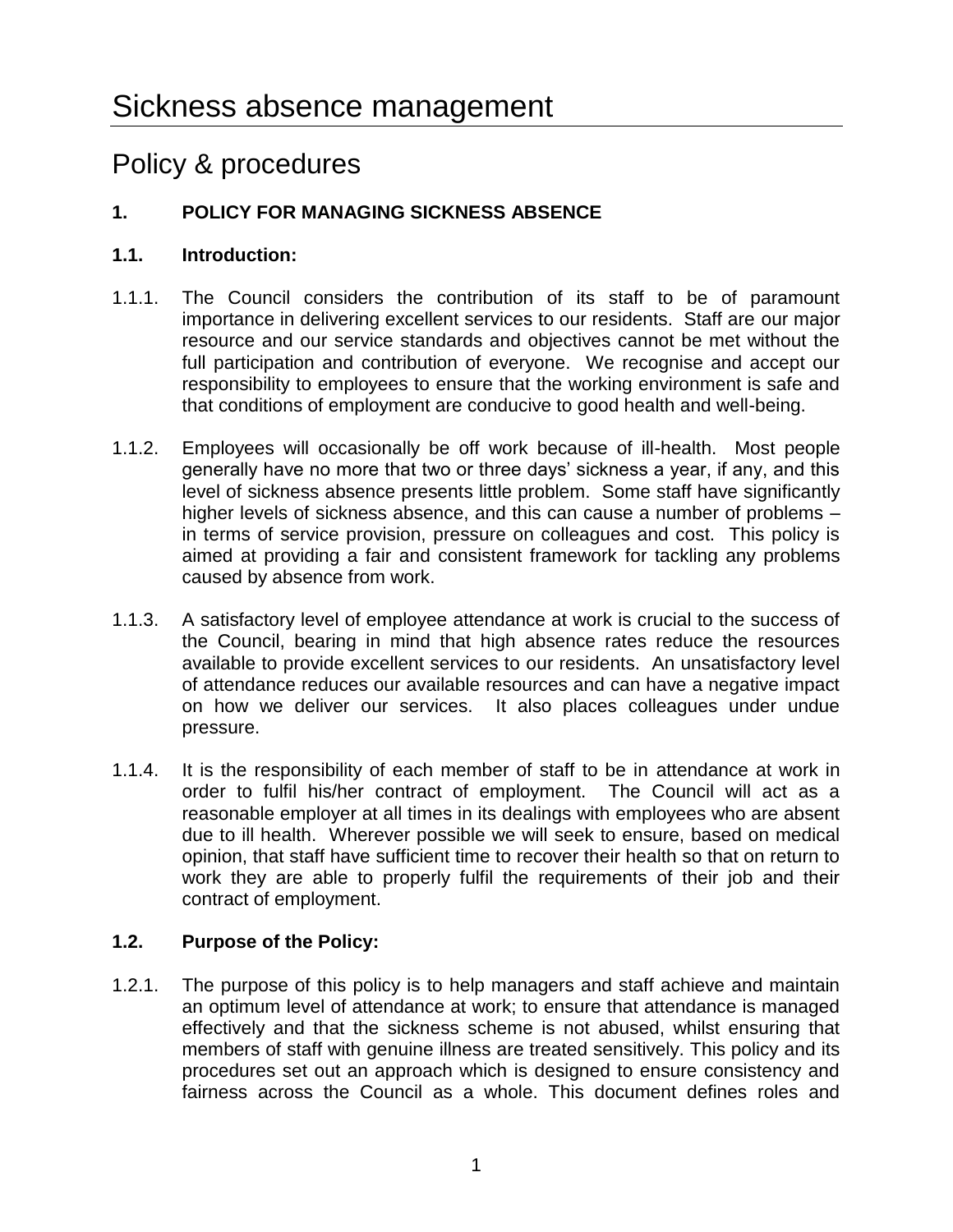responsibilities of both managers and staff and highlights the potential penalties incurred by failure to follow the policy and implement the associated procedures.

1.2.2. This policy is for the sole purpose of managing absence due to ill-health. Other forms of absence are covered under other policies such as Flexible Working.

## **1.3. Aims of the Policy:**

- 1.3.1. The aims of the policy are:
	- To manage absence due to ill-health.
	- To ensure that all staff are treated fairly, consistently and with sensitivity during times of illness.
	- To provide managers with a framework for managing attendance.
	- To provide managers with guidelines on how to manage different types of absence.
	- To provide managers with guidelines on how to identify, at an early stage, absence patterns which may give cause for concern so that these can be investigated and managed appropriately and in a sensitive manner.
	- To ensure that all employees are aware of their contractual obligations to adhere to the Council's sickness absence management policy and to ensure that all staff are aware of the reporting requirements under the policy.
	- To ensure that all staff are aware of their responsibility to maintain the required level of communication with their manager as outlined in the policy when they are absent due to sickness.
	- To minimise disruption to the provision of service.
	- To eliminate unnecessary sickness absence.
	- To deal effectively with any abuse of the sick pay system.
	- To deal effectively with those staff and managers not adhering to the policy and associated procedures.
	- To help to ensure the continued viability and success of the Council and its staff by ensuring the provision of a cost-effective, high quality service to all the Borough's residents.

## **1.4. Definition of Absence:**

This policy relates to absence due to ill-health or injury. Any other type of absence without prior approval will be dealt with under the Council's disciplinary code.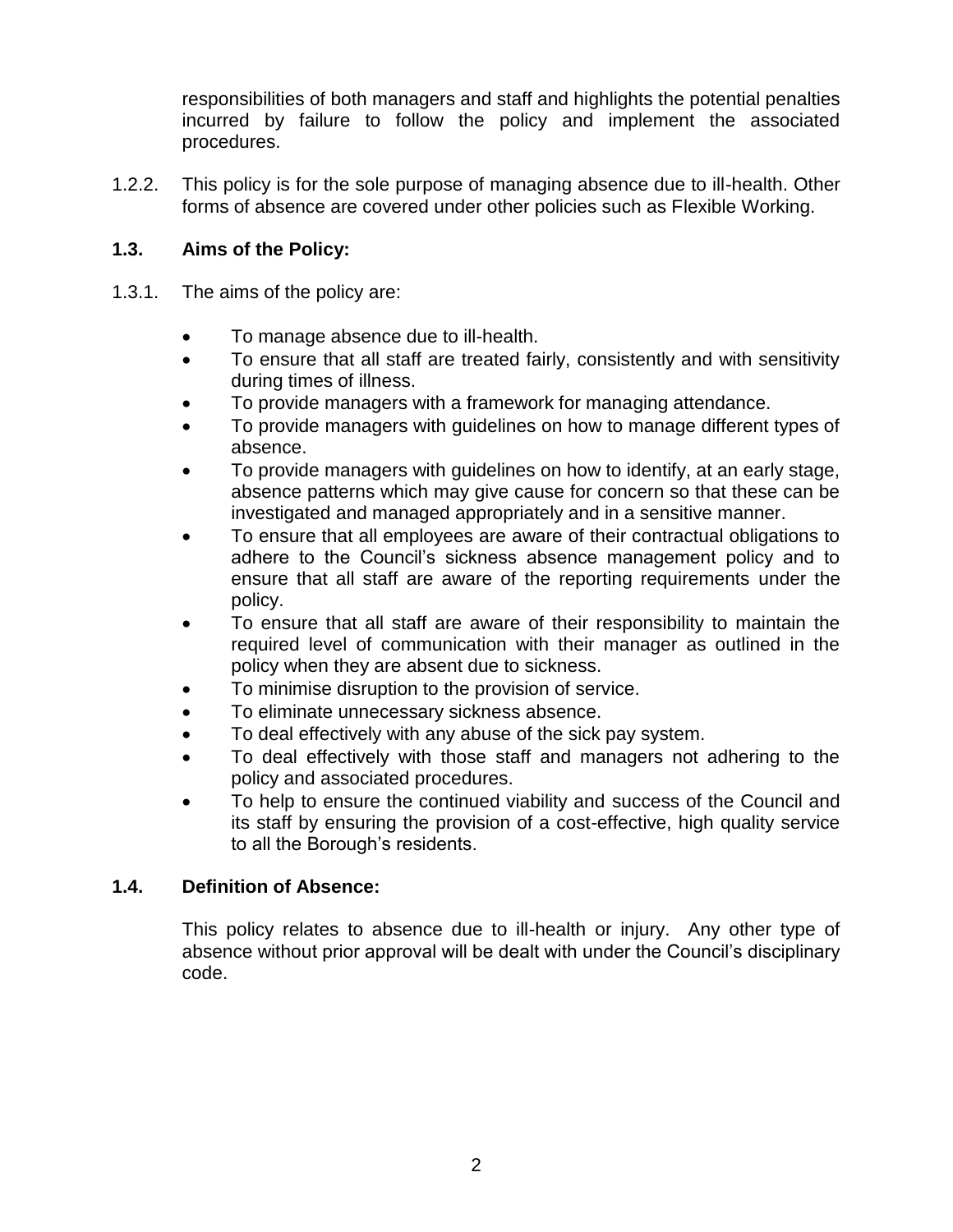## **1.5. Types of Absence:**

Patterns of absence are rarely identical. It is normally sensible to take a different approach to managing staff with several short absences to those with a single long spell. However, often absence concerns will be raised following a record of absence that will include both short and long term spells. Managers will need to consider, in consultation with their HR Business Partner, the most suitable approach for dealing with this. If the absence relates to a disability then always consult with HR to ensure that reasonable adjustments, if applicable, have been considered.

#### 1.5.1. **Short-term Absence:**

Short-term absence is defined as absence of short duration lasting one day to four weeks.

Occasional single spells of short-term absence are generally not a problem and not likely to present any significant problem for the Council. However repeated short-term absences can be problematic and sometimes begin to develop into a pattern of absence unique to an individual employee.

#### 1.5.2. **Frequent Absence:**

Frequent absence is defined as a number of absences over a short, medium or long-term period.

Frequent casual absence must be identified at the earliest possible stage.

#### 1.5.3. **Long-term Absence:**

Long-term absence is defined as any certified sickness related absence of four weeks or more duration.

These absences, always certified, will benefit greatly from efficient medical management of the underlying problems. Close co-operation between the Occupational Health Service (OHA), the employee, the line manager and senior managers is essential in the resolution of this type of absence. The Council will make its best endeavours to help staff on long-term sickness back to work but resolution may ultimately include termination of employment on grounds of incapacity.

#### **1.6. Under what criteria is absence assessed?**

1.6.1. In addition to monitoring the total number of days of absent and the number of spells, managers also monitor the Bradford Index Score to ensure there is a consistency in management's approach to initiating formal action. The Bradford Scoring System is a widely used method of monitoring absenteeism, which identifies those staff who have a recurring absenteeism record. It weights the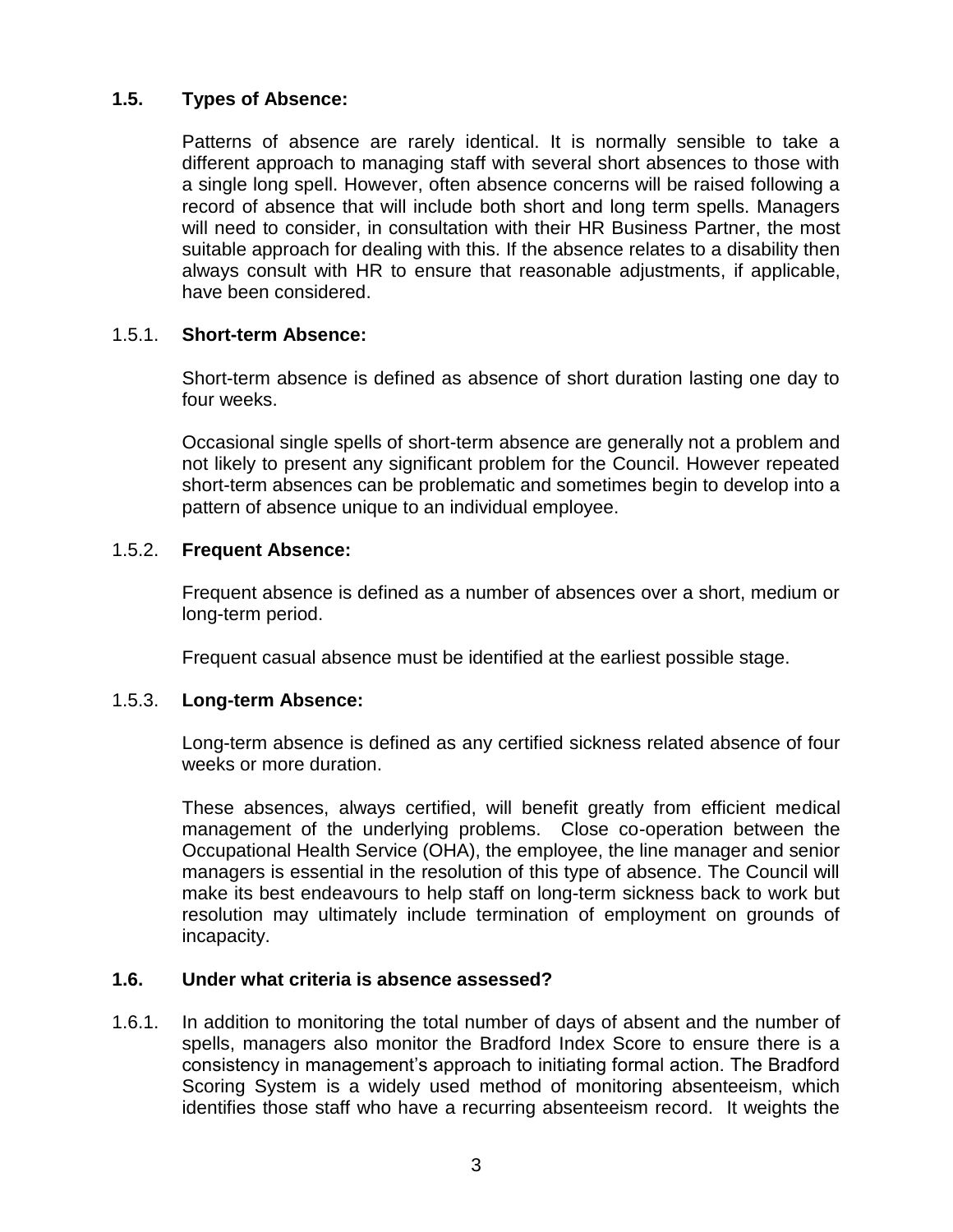score in such a way as to identify those with a number of short spells of absence and which require management attention.

- 1.6.2. The Bradford score formula is SxSxD (where S equals the number of spells of sickness absence and D equals the total number of days). The Bradford Index generally compares 12 month's data. If the period under review is less than this, data will be adjusted to give a fair comparison. Part time employees who do not work 5 days a week will have their Bradford score calculated in order to be comparable to those that work full time.
- 1.6.3. Formal sickness management procedure may also be prompted if there has been a high level of days absence (10 or more in any 12 months period), but the Bradford Index has not necessarily been triggered.
- 1.6.4. It is important to note that the desired aim of the Council's sickness absence procedures is to see an improvement in attendance. Defining what constitutes an improvement will depend on the circumstances of each case, but it is generally expected that, during the review period, absence will not hit the Council's trigger point and be significantly below average.

## **1.7. Roles and Responsibilities:**

1.7.1. Managerial Responsibilities:

Absence control is a management function and one by which they will be measured. Each manager is responsible for the control of absence and for the sensitive, fair, and consistent treatment of staff who are unwell. Each manager has the general responsibility to:

- Ensure that absence is never ignored.
- Ensure that the employee provides a "Fit Note" (Med 3) for all periods of sickness absence of 8 calendar days or longer, or if requested by the manager.
- Ensure that a "Return to Work Interview" is carried out  $-$  ideally on the first day back at work (certainly within 7 working days of return).
- Make sure all absence is recorded, including the reason for absence.
- Ensure confidentiality of information at all times.
- Apply the Council's policies and procedures consistently.
- Ensure that a safe working environment is maintained.
- Promote an attendance culture within the team, through team meetings, appraisals and individual practice.
- Develop appropriate communication skills in order to deal with individual cases in a fair and sensitive manner.
- Effectively manage teams and individuals to optimise their contribution
- Know when and where to seek additional advice and support.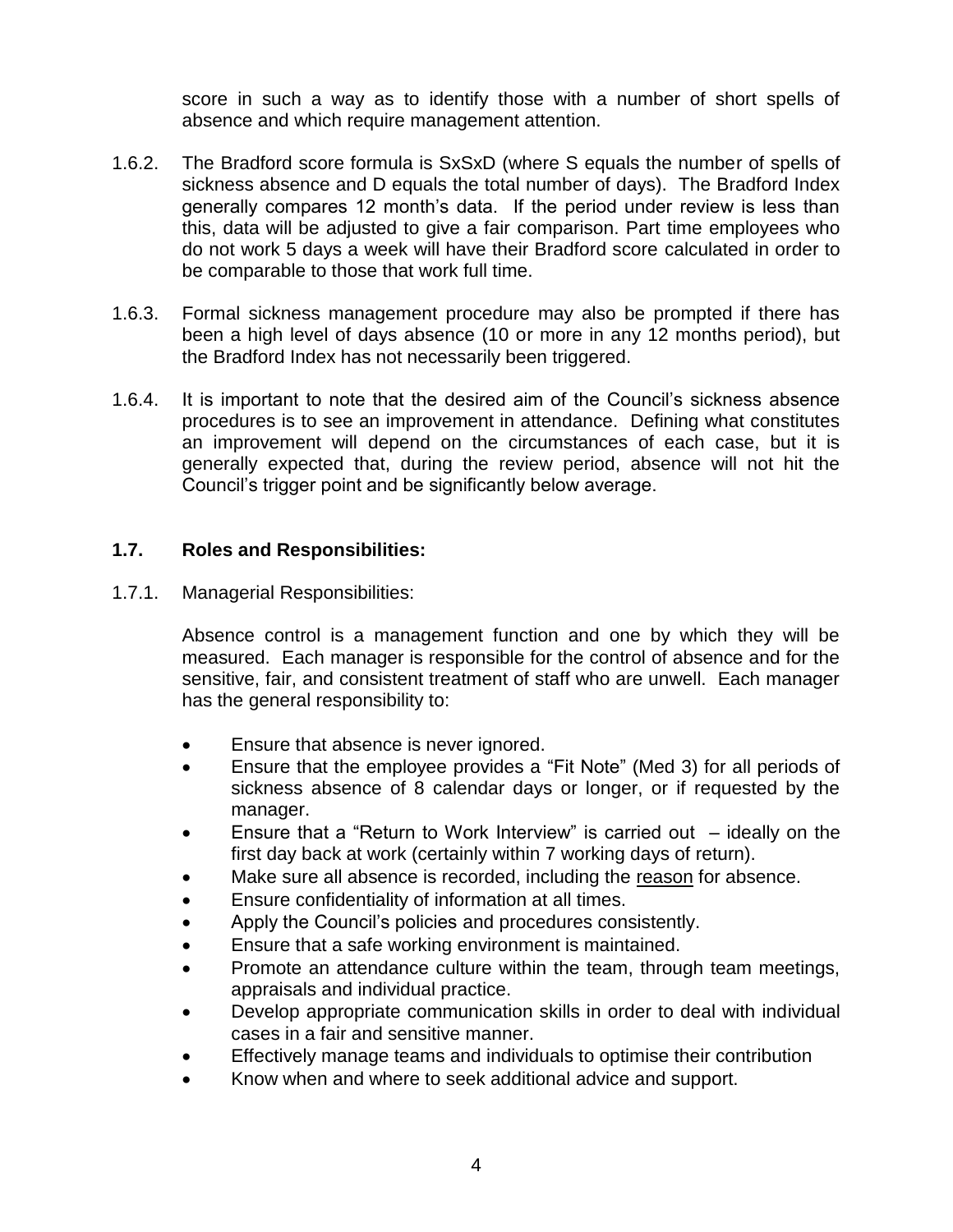- Monitor the attendance of all members of staff for whom they have responsibility.
- Ensure that all staff are aware of performance standards expected and that attendance is regularly monitored.
- Treat members of staff who suffer ill-health sympathetically, fairly and consistently.
- Ensure as part of induction of new staff that the importance of this policy is emphasised and that all new appointees have the policy explained to them and their obligation identified.
- Ensure that the probationary period of each new member of staff is used appropriately, that attendance records are monitored and that appropriate action is taken as soon as any problems emerge.
- Ensure that this policy is implemented in its entirety; that each member of staff is aware of the policy and their responsibilities within the policy and that there is no abuse of the sick pay scheme; that all absences are monitored and that all necessary and appropriate action is carried out.
- Ensure that staff are kept informed of absence levels within the team
- Endeavour to find out the cause of absence
- Keep absent staff informed of changes/events within Department/Service Unit, including sending Staff Briefs, key Internet news items etc.
- Are strongly advised to seek guidance from the HR on matters concerning "exercising discretion in sickness cases" (see 2.12)
- 1.7.2. Role of Senior Managers :

As well as the wider roles and responsibility of other managers, it is ultimately the responsibility of senior managers to monitor the attendance of staff within their sections/departments.

Senior managers are required to take an active role in ensuring that:

- Attendance is managed effectively and consistently.
- All staff adhere to the policy.
- Statistics on attendance is a regular agenda item at staff meetings.
- Monthly reports on attendance are monitored, reviewed and appropriate action taken.
- All efforts are made to find out the reasons for non-attendance.

*Failure by managers to discharge their responsibilities could result in disciplinary action under the Council's disciplinary procedure.*

#### 1.7.3. Employee's Responsibilities:

Employees are expected to demonstrate their commitment to the Council and to meet the obligations of their contracts of employment by regular attendance at work and efficient completion of all tasks allocated by management.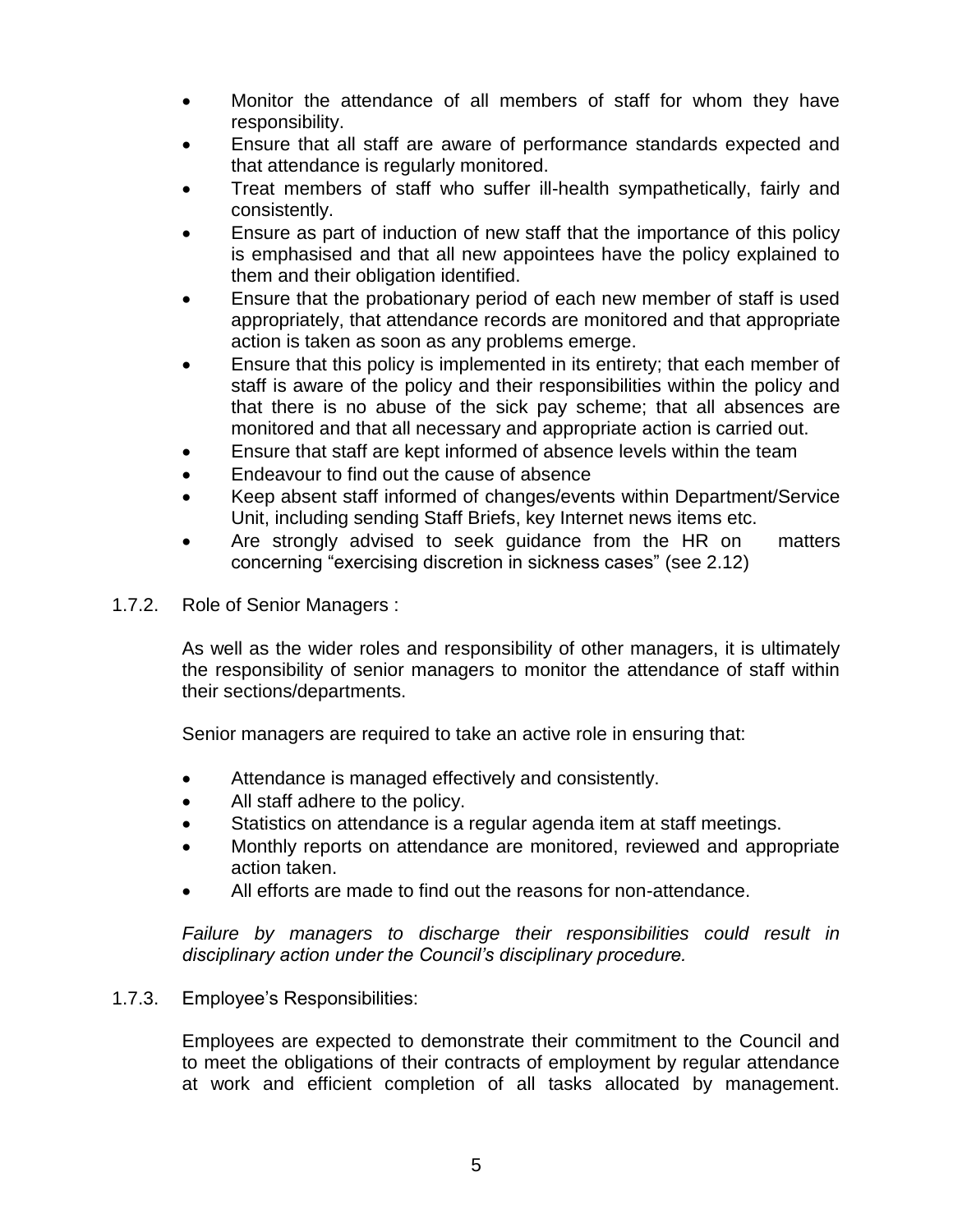Employees should only be absent from work when it is essential and their manager has been properly notified.

Employees have a responsibility not to abuse any procedures covering attendance at work.

Employees are expected to:

- Report absence to their direct line managers in accordance with the procedure and notification requirements as outlined in page 8.
- Attend the Occupational Health Advisor (OHA) as requested.
- Comply with all requests from OHA, which will facilitate a return, to work.
- Refrain from any activity, domestic, social or sporting, which may be prejudicial to recovery or likely to bring into question the reason for continued absence.
- Advise their line manager if they intend to take holiday as part of the recuperative process when this is part of medical advice.
- Ensure that they have read and fully understand this policy for managing sickness absence.
- Actively participate in informal and formal sickness meetings(as explained in the process below).
- Ensure that compliance with the certification requirements in terms of both self and medical certificates as necessary and on time is exercised and ensure that the whole period of absence is covered.
- On return to work attend and participate in a return to work interview with the line manager and/or senior manager.
- Provide medical certificates for all periods of sickness absence of 8 calendar days or longer, or as requested by your line manager

*Failure by employees to discharge their responsibilities may result in disciplinary action under the council's disciplinary procedure.*

#### 1.7.4. Role of the HR Team:

The Council's HR specialists have a responsibility to:

- Develop and promote policies and initiatives to minimise sickness absence.
- Provide information for managers about individual and Council-wide levels of absence
- Ensure that all managers understand their role and are aware of the advice and support that is available
- Support managers with managing individual cases
- Work closely with occupational health and other specialists to ensure a rounded approach
- Ensuring compliance with statutory duties e.g. Equality Act 2010 (see 1.8)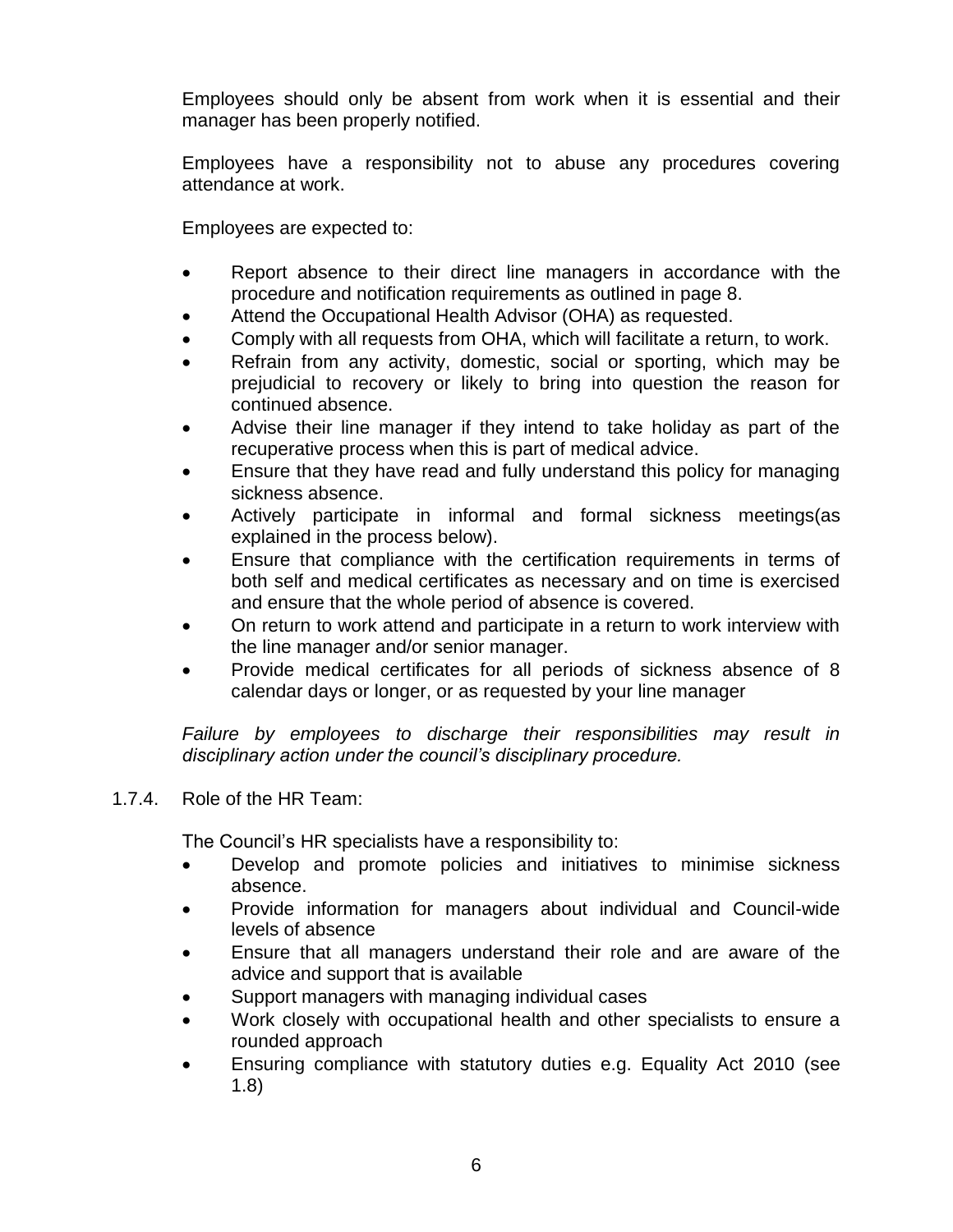- Help with the interpretation of the procedure to ensure a consistent application across the Council.
- Facilitate and process Occupational Health Service referrals.
- Facilitate Contact Meetings.
- Monitor and review sickness absence statistics to make sure the policies and procedures in place are working
- Monitor the implementation of the policy, and recommend changes to the policy or procedures as appropriate.
- 1.7.5 Occupational Health Service:

The Council has engaged an OHA to assist staff and managers with professional work-related health advice. The OHA will:

- Give advice to employees and managers on issues relating to health at work.
- Assess the likely return to work date for an individual employee.
- Give advice to employees, managers & HR on strategies to facilitate a return to work for an employee e.g. phased return.
- Advise line managers and HR if any reasonable adjustments are required to facilitate a return to work for an employee under the requirements of the Equality Act (see 1.8).
- Identify if counselling or any other specialist services are required to facilitate the return to work of an individual employee.
- Advise whether or not an employee is able to return to work to carry out the duties under their contract of employment.
- Provide letters of support, as appropriate.
- Provide reports to the Pension Scheme administrators in respect of illhealth retirement applications.
- Provide advice to the employee and help the employee to understand his/her illness and how to minimise its impact on their ability to work.

## **1.8 Equality Act**

1.8.1 Definition of disability

Under the Equality Act a person has a disability if they:

- have a physical or mental impairment, and
- the impairment has a substantial and long-term adverse effect on their ability to carry out normal day-to-day activities.

'Substantial effect' is defined as one that is greater than the effect which would be produced by the sort of physical or mental conditions experienced by many people which have only 'minor' or 'trivial' effects. *'*Long term' is when the effect of the impairment has lasted or is likely to last for at least 12 months (there are special rules covering recurring or fluctuating conditions). Some degenerative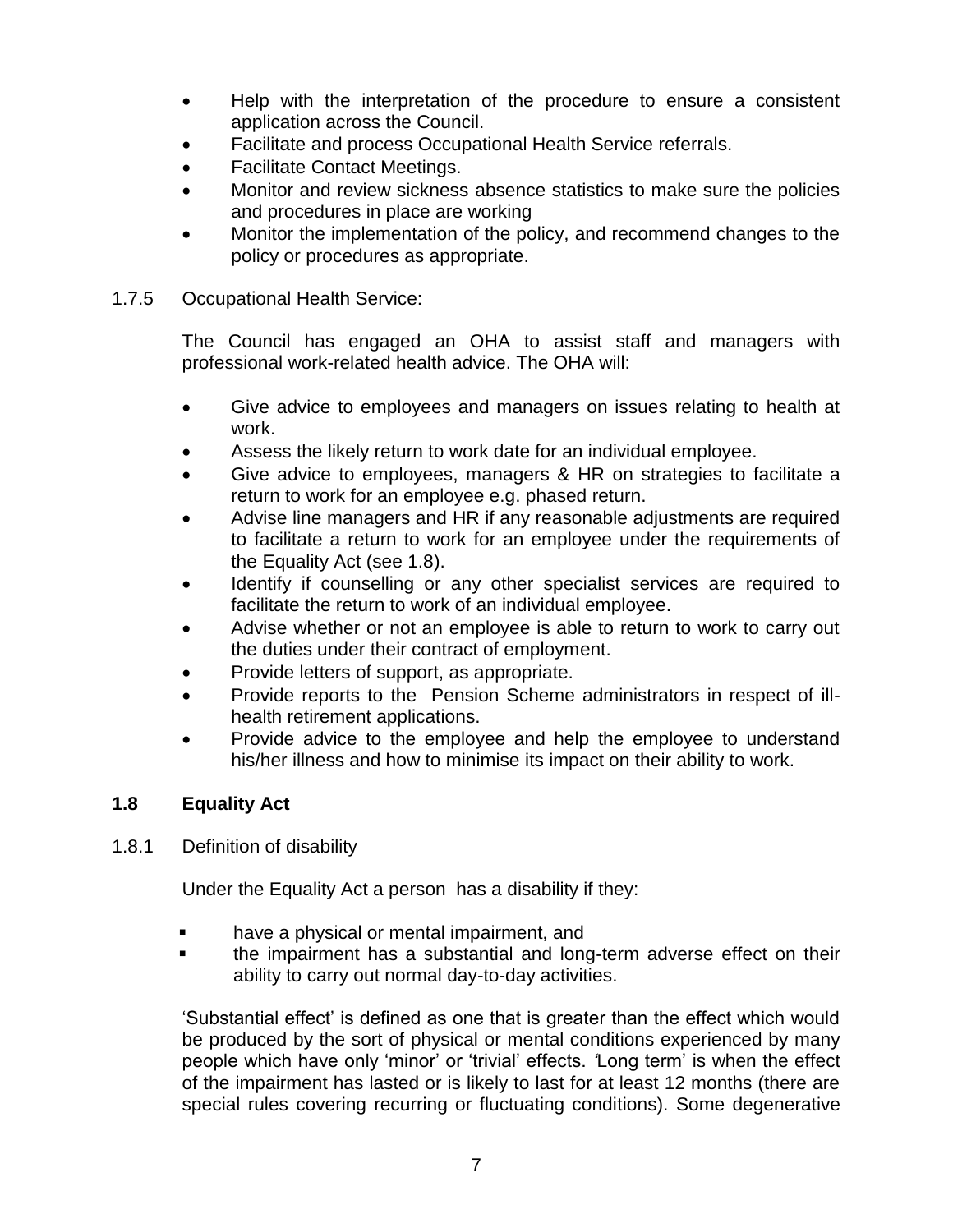illnesses will automatically be considered to be a disability from the time of diagnosis even if it is not impacting on an employee's ability to carry out daytoday activities e.g. HIV, Muscular Sclerosis and cancer.

1.8.2 Disability related absence and discretions

The sickness policy & procedure applies to all employees whether they have a disability or not. Although in all cases of disability related absence reasonable adjustments need to be considered under the Equality Act and may include higher trigger levels under the Bradford Index to take into account a higher absence level for the condition.. Contact your HR Business Partner for guidance.

#### **1.9 Accidents at Work**

In the event of an accident at work it is a legal requirement to comply with the Accident Reporting procedure. For further advice contact the Health & Safety Advisor and The Knowledge.

#### **1.10. Conduct During Sickness Absence:**

- 1.10.1. The purpose of sickness absence is to facilitate employees' full and proper recovery from an illness or injury. This includes activities which are part of an agreed programme of rehabilitation. If staff are found to be using the scheme for purposes other than recovery, the Council will regard this as misconduct and disciplinary action may be taken.
- 1.10.2. Activities which would normally be considered by the Council to be inconsistent with genuine sickness or injury, or which otherwise contravene this policy include:
	- Participation in any sport, hobby, social or other activity which could aggravate the illness or injury or which could delay recovery.
	- Undertaking any other employment during sickness absence whether paid or unpaid.
	- Engaging in any other activity which is inconsistent with the nature of your illness or injury.
	- Altering or causing to have altered any of the details on your medical certificate, e.g. date, signature, reason for absence etc.
	- Giving the Council inaccurate or misleading information about your absence.

## **1.11 Elective Surgery**

Elective surgery is not generally considered to be medically necessary. This includes cosmetic surgery, which is concerned with the enhancement of appearance through surgical and medical techniques, e.g. liposuction, facelifts or breast implants. Employees are entitled to statutory sick pay (SSP) only,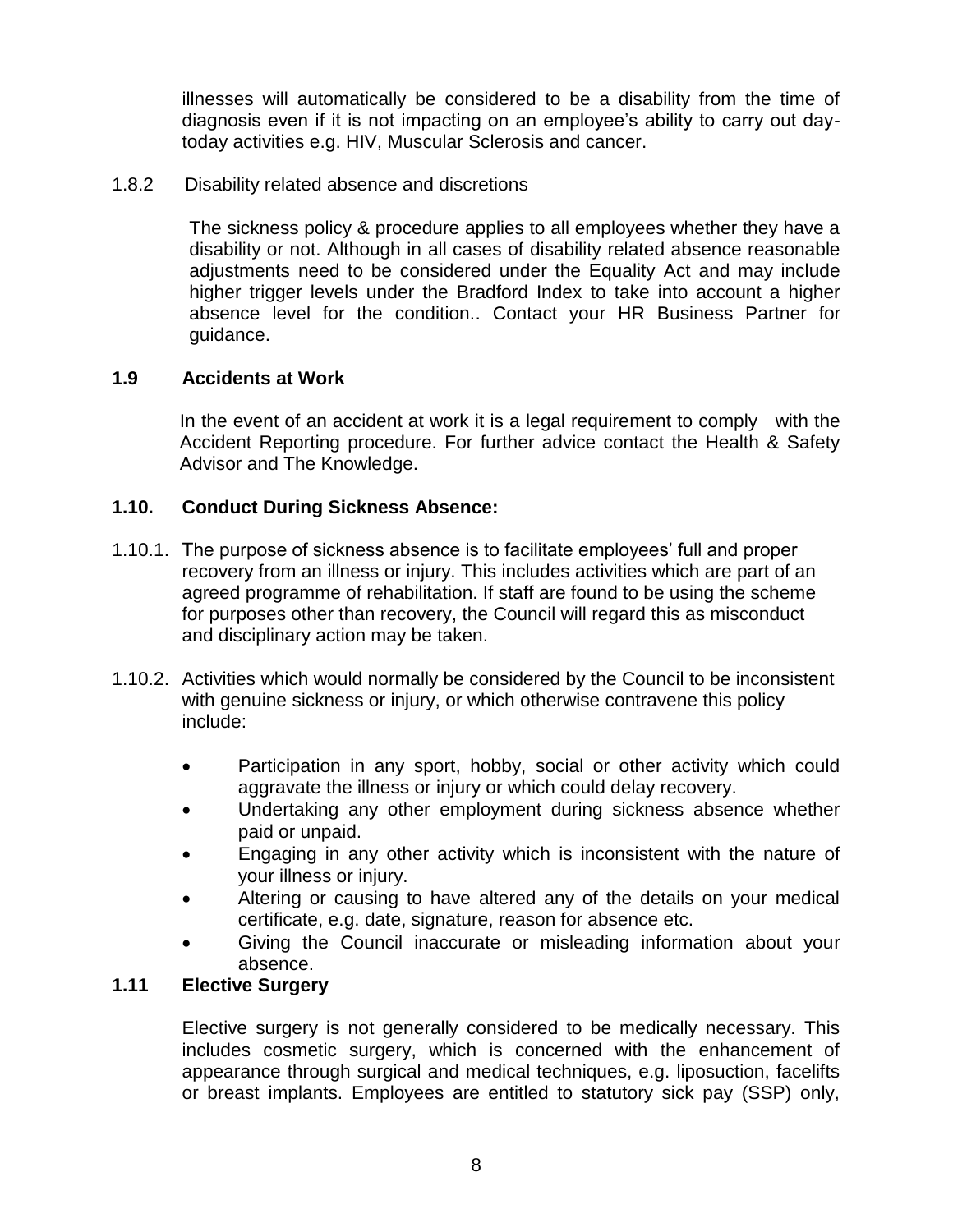providing they follow the sickness absence procedures. Employees may discuss with their line manager to agree taking annual leave for elective surgery but there is no automatic right to take time off.

## **1.12 Fertility Treatment**

The Council seeks to support employees, male or female, going through fertility treatment. The process of fertility treatment in itself is not "deemed incapacity" for sick pay purposes. Employees may discuss with their line manager to agree taking annual leave, or ETO (if accrued) or unpaid leave for fertility treatment but there is no automatic right to take time off.

However, the Council does recognise that fertility treatment can affect people in different ways and an employee undergoing the treatment may well be ill due to the procedure(s). If an employee does fall ill during fertility treatment, standard sickness processes will apply – i.e. an employee should self-certify for the first seven days of absence and from the eighth day a medical certificate should be obtained and forwarded to the line manager.

## **1.13. Return to Work After Long-Term Absence:**

- 1.13.1 Often, on the advice of the OHA, the Council is required to make reasonable adjustments to facilitate the return to work of an individual member of staff.
- 1.13.2. These reasonable adjustments can include:
	- Reduced hours
	- **•** Temporary redeployment to another role or section.
	- Phased return to work
	- Homeworking (if feasible).
- 1.13.3. The Council will discuss reasonable adjustments, on an individual basis, with all employees who have been on long-term sick leave.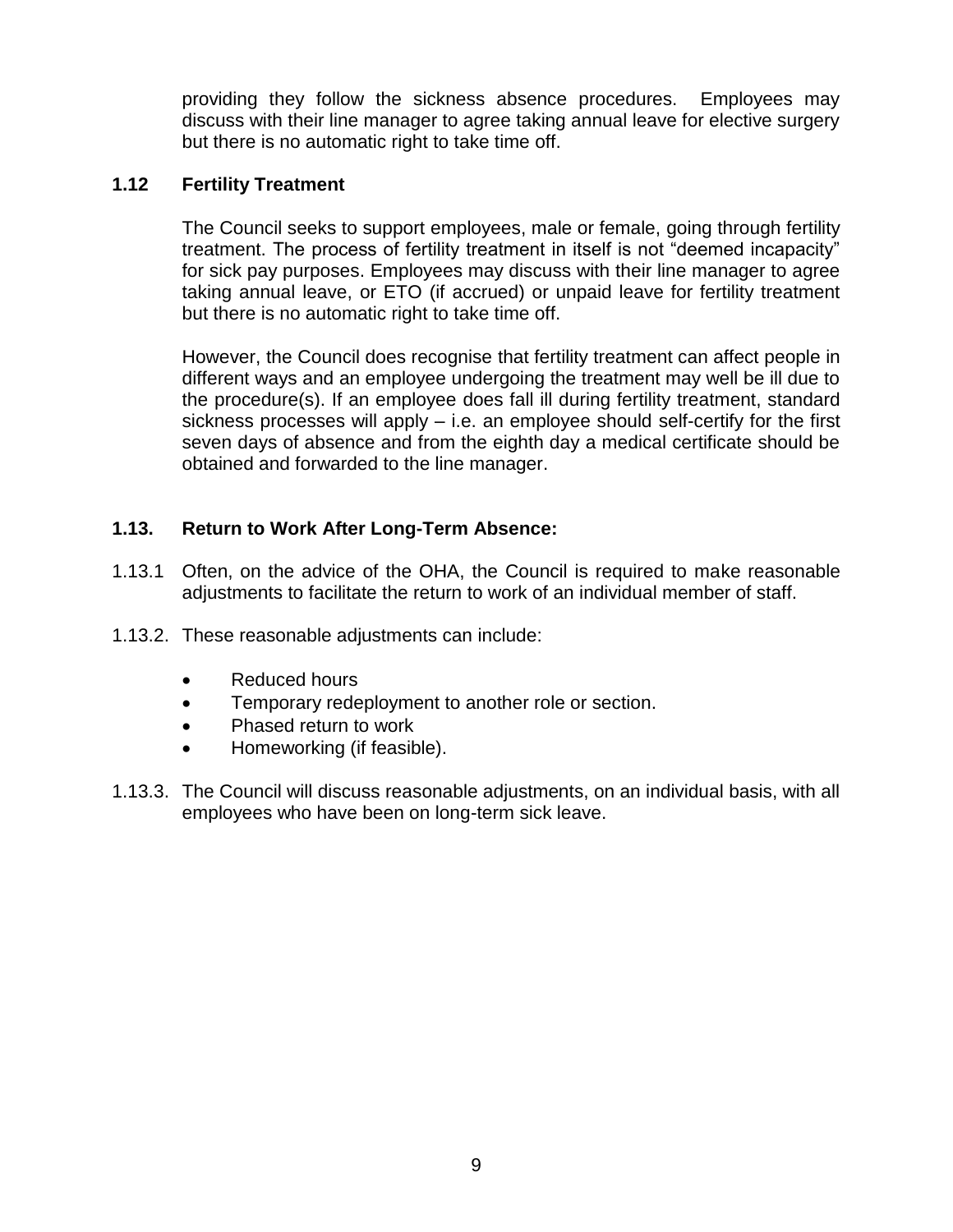## **1.14. Confidentiality:**

1.14.1. Managers should note that they have an obligation to maintain confidentiality at all times. Any breach of confidentiality may be regarded as a disciplinary offence.

## **1.15. Review of Policy:**

1.15.1. The operation and effectiveness of this policy will be regularly reviewed and amendments will be agreed through the Council's Local Joint Forum.

## **1.16. Version control information (policy)**

| Policy status        | <b>Agreed August 2014</b>         |
|----------------------|-----------------------------------|
| Agreed at informal   | 5 August 2014                     |
| LJF                  |                                   |
| Agreed at formal N/A |                                   |
| LJF (if applicable)  |                                   |
| Last review date     | 2004, 2008, August 2014           |
| Next review date     | 2018                              |
| Author               | Jackie Relffe-Arnold / Kate Brown |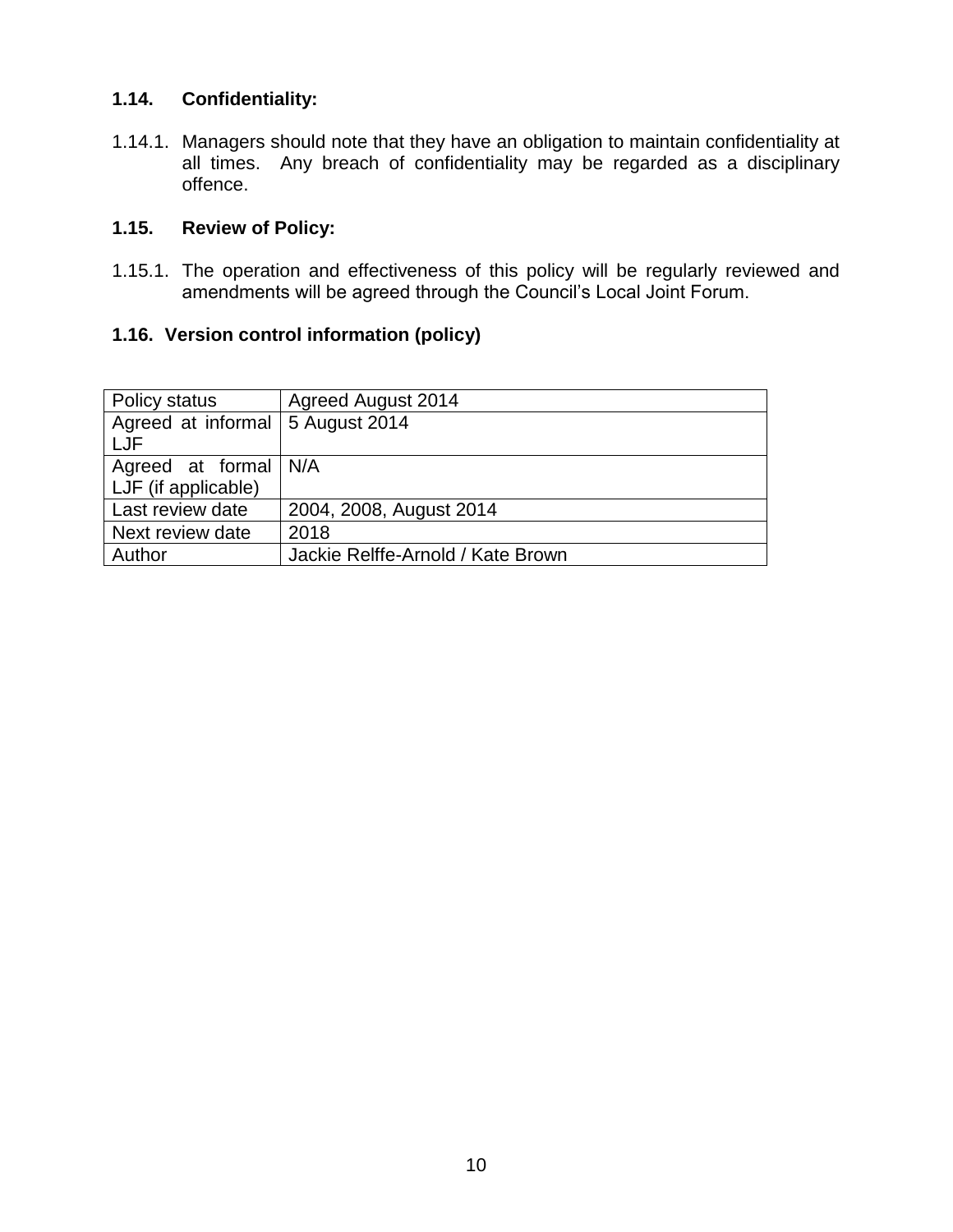## **2. PROCEDURES FOR MANAGING SICKNESS ABSENCE**

### **2.1 Notifying your manager:**

- 2.1.1. If you are unfit for work due to ill health you must notify your manager of your absence at the earliest opportunity. In the absence of your manager, you should notify either the alternative nominated officer or another manager more senior than yourself. Notification should be via a telephone call made at around the time you normally start work and certainly no later than 10.00 am on the first morning of the first day of your absence. If you do not contact your manager on the first day of absence, this will be taken as unauthorised absence. SMS Texts or emails as the only notification are not acceptable. You must leave a contact number for your manager to call you.
- 2.1.2. If you become ill during the working day you must report to a manager who will discuss with you the most appropriate course of action. You should not leave your place of work without consulting with a manager except in very exceptional circumstances, when you must inform a colleague. Failure to comply with this procedure will be regarded as absence without leave.
- 2.1.3. Employees must ensure managers are informed about inability to attend work as early as possible on the first day of absence and certainly no later than the specified deadline for notification of absence. You must provide information on the general nature of your illness and, if possible, some indication of the expected duration of this illness. Your manager needs to obtain this information so that arrangements may, if necessary, be made to cover your work. If we do not hear from your, your manager will call you for an update.
- 2.1.4. If you continue to be absent beyond the initial period of time indicated to your manager, you must advise your manager of your new anticipated date to return to work. Again, this is necessary so that the manager can continue to organise the work necessary to be completed during your absence. You are responsible for ensuring that your manager is always aware whether or not you are expected at work. Failure to do so may be regarded as absence without leave.

#### **2.2. Disability and Attendance Management**

The sickness policy & procedure applies to all employees whether they have a disability or not. It is not expected that because someone has a disability that they will automatically need to take time off sick. Often employees with disabilities require no time off at all. If an employee's absence, however, is attributable to a disability-related illness or the need to take sick leave because of a disability, the provisions of the Equality Act 2010 must be complied with, and advice must be taken from HR In all cases of disability related absence reasonable adjustments need to be considered and may include higher trigger levels under the Bradford Index, adjusting hours of work, obtaining specialist equipment, etc. Contact your HR Business Partner for guidance.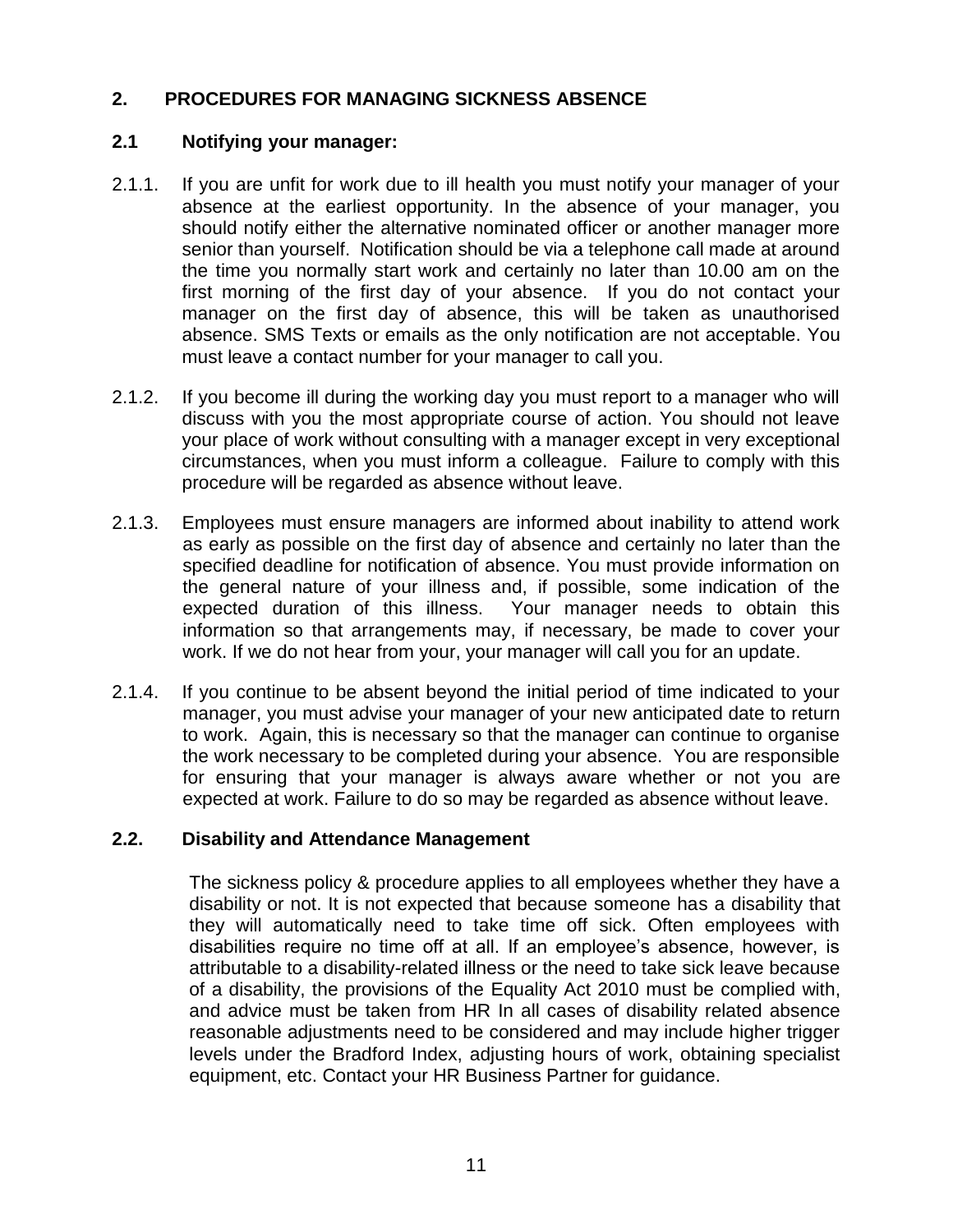Employees are encouraged to inform the Council if they know that they have a disability especially when this may affect their ability to perform their current duties. The employee and their manager can then discuss and agree what adjustments and support would be appropriate.

2.2.1 OHA might also state that the employee should be viewed as having a disability in accordance with the Equality Act. The OHA will in these circumstances make recommendations about the adjustments that need to be made in order for the employee to continue at work. All reasonable adjustments will be considered but ultimately it is a management decision as to what adjustments can be made. The line manager, with support from HR, must investigate what adjustments are required and discuss these with the employee concerned in order that a joint decision can be reached.

#### **2.3 Hospital Appointments**

As it is not always possible to exercise control over the time of hospital appointments, these will be allowed in working hours, if necessary. However, the appointment card/letter must be shown to your immediate Manager in advance of any time off being authorised. It is hoped that staff feel able to discuss the reason for their hospital appointment with their Manager. On rare occasions staff may feel unable to do this, if something is of an extremely personal nature, contact your HR Business Partner who will ask to see the card/letter from the hospital on the Manager's behalf. Credit will only be made for time actually spent at the hospital. Half-day or all-day attendance at hospital will be recorded as sick leave.

#### **2.4 Annual leave and sickness**

Annual leave accrued whilst off sick must normally be taken before the employee's leave year ends. Should this not be possible (for example an employee is off for a full annual leave year period) then the employee will be entitled to carry forward their equivalent statutory annual leave entitlement only (for a full time worker, this is 28 days per annum including bank holidays). Please liaise with HR for further guidance.

- 2.4.1. The Council is legally unable to make any payment in lieu unless the employee leaves the organisation.
- 2.4.2. If an employee leaves the Council's employment after a period of 12 months sickness absence, we will pay you one year's statutory leave entitlement.
- 2.4.3. If you have booked a period of annual leave and are subsequently ill during this leave and seek medical attention, you will need to follow the normal sickness reporting procedures (i.e. making contact with your line manager advising them of your illness on day one, explaining what is wrong and how long you are likely to be off) for us to consider changing your time off to sickness absence, rather than annual leave. This includes any sickness that might occur whilst you are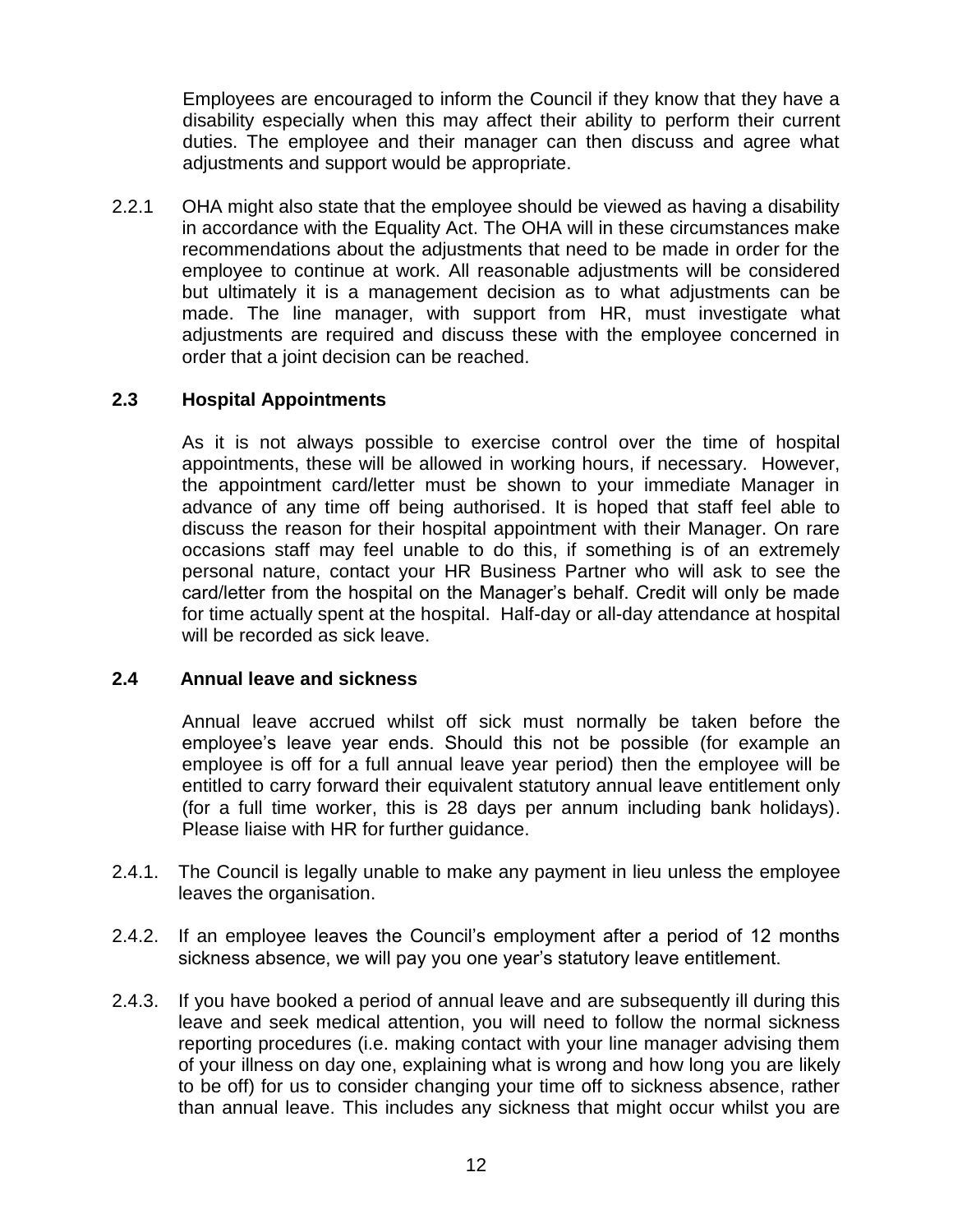abroad. If you seek medical attention you will be required to provide evidence of this for us to consider changing annual leave to sickness absence

### **2.5. Documentation and Certificates Required:**

- 2.5.1. For any period of absence of 7 calendar days or less, no doctor's note will be required. However, upon your return, a return to work interview will be held. Your manager will input the details of your absence into the Council's HR/Payroll system.
- 2.5.2. If your absence is longer than 7 calendar days, you must submit a medical certificate known as a "Fit Note" (still known as a "Med 3"). The Fit Note will be completed by your GP and will indicate whether you are in their view you are not fit for work or that you may be fit for work taking into account advice they provide (for example a phased return to work, amended duties, altered hours, workplace adaptations, etc.). On your return to work you will need to meet with you manager for a return to work interview and s/he will input your absence details into the Council's HR/Payroll system .
- 2.5.3. Further "Fit Notes" are required when the sickness continues and must be supplied **within two days of expiration of previous certificates.** Failure to submit timely and regular certificates may result in action being taken under the disciplinary procedure and pay being suspended. If your sickness absence is extended and you receive another Fit Note, you must contact your manager to update them of the situation and your expected return to work date.
- 2.5.4. The provision of a fit note does not prevent you from returning to work before its expiry. If you or your manager believe you are fit to return to work, with adjusted or amended duties or on a phased return, you may be asked to return to your GP to obtain their guidance on this. We may ask you to also attend an appointment with the Council's Occupational Health Advisor.
- 2.5.5. The Council reserves the right, in the most exceptional circumstances, to have individuals investigated on suspicion of abusing the sick pay scheme. If found to be the case the Council will instigate formal disciplinary action that may result in the termination of their contract of employment.
- 2.5.6. Occasionally, the Council will ask an employee to provide a "Fit Note" for all spells of sickness absence regardless of length. An example of this might be when an individual has several short spells of absence due to a variety of causes. Asking for a "Fit Note" on each occasion will ensure that the employee's GP is aware of the extent of the problem and possibly help them to identify any underlying cause. GPs will often charge to provide "Fit Notes" before a week's absence – in this case, the Council will reimburse the full cost incurred.
- 2.5.7. At the discretion of managers, "Fit Notes" may also be required for spells of sickness absence immediately adjacent to a period of annual leave.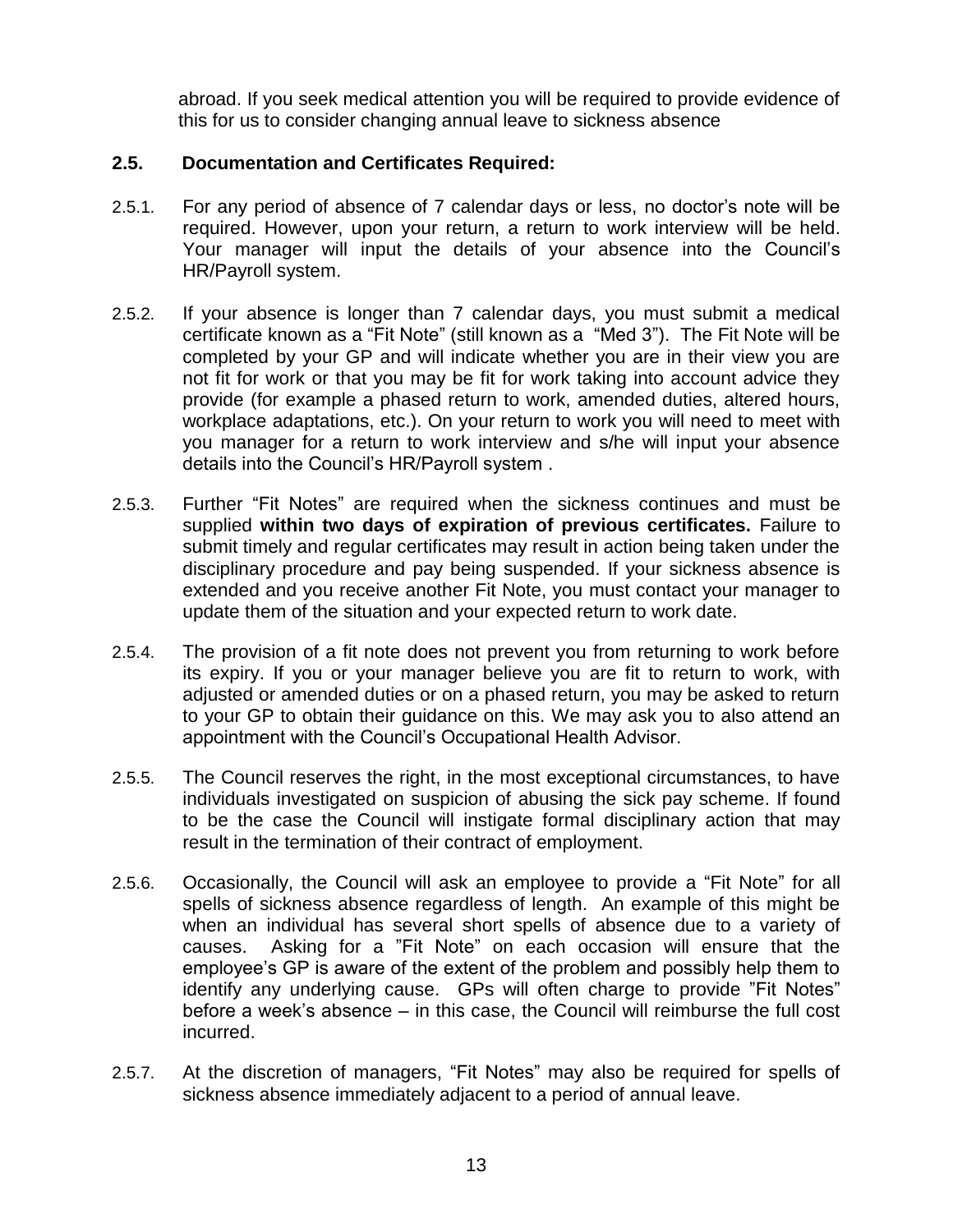2.5.8. Managers aren't trained medical professionals, but will sometimes need to make a layperson's assessment of an employee's fitness to attend work. If an employee attends for work showing symptoms, which suggest they could be contagious or unfit for work, managers have the right to send the employee home, on sick leave, until a medical certificate is obtained showing that the employee is fit for work.

## **2.6. Medical Referral to Occupational Health Service:**

- 2.6.1. You may be required to attend an appointment with the Council's Occupational Health Advisor (OHA) at any time.
- 2.6.2. The purpose of the referral will vary from case to case, but is likely to include:
	- Seeking further information on the nature of your absence;
	- Seeking advice about whether there are any unidentified underlying causes;
	- Seeking advice about appropriate treatment;
	- Seeking advice about reasonable adjustments or other Equality Act implications;
	- Seeking advice regarding the prognosis, including the likely return to work and anticipated future attendance.
- 2.6.3. If you refuse to attend an appointment with the OHA it may be necessary to take a decision, which could affect your employment without knowing the full details of your case.
- 2.6.4. As there is a cost to the Council to refer staff to Occupational Health, it is a management decision to refer individuals and staff cannot refer themselves.

#### **2.7. Stress-Related Absence:**

- 2.7.1. If an employee is absent due to stress-related illness, anxiety or depression, as determined on the medical certificate, it is essential that immediate action is taken. The appropriate action on receipt of such a "Fit Note" is for the line manager to notify the HR Team who will make an appointment with OHA.
- 2.7.2. If any work-related issue is felt to be contributing to ill-health it is essential that this is identified so that appropriate and reasonable action can be taken swiftly.
- 2.7.3. Managers have a duty of care to employees to take reasonable steps to avoid putting them in situations that might impair their health, and a responsibility to the Council to protect them from litigation.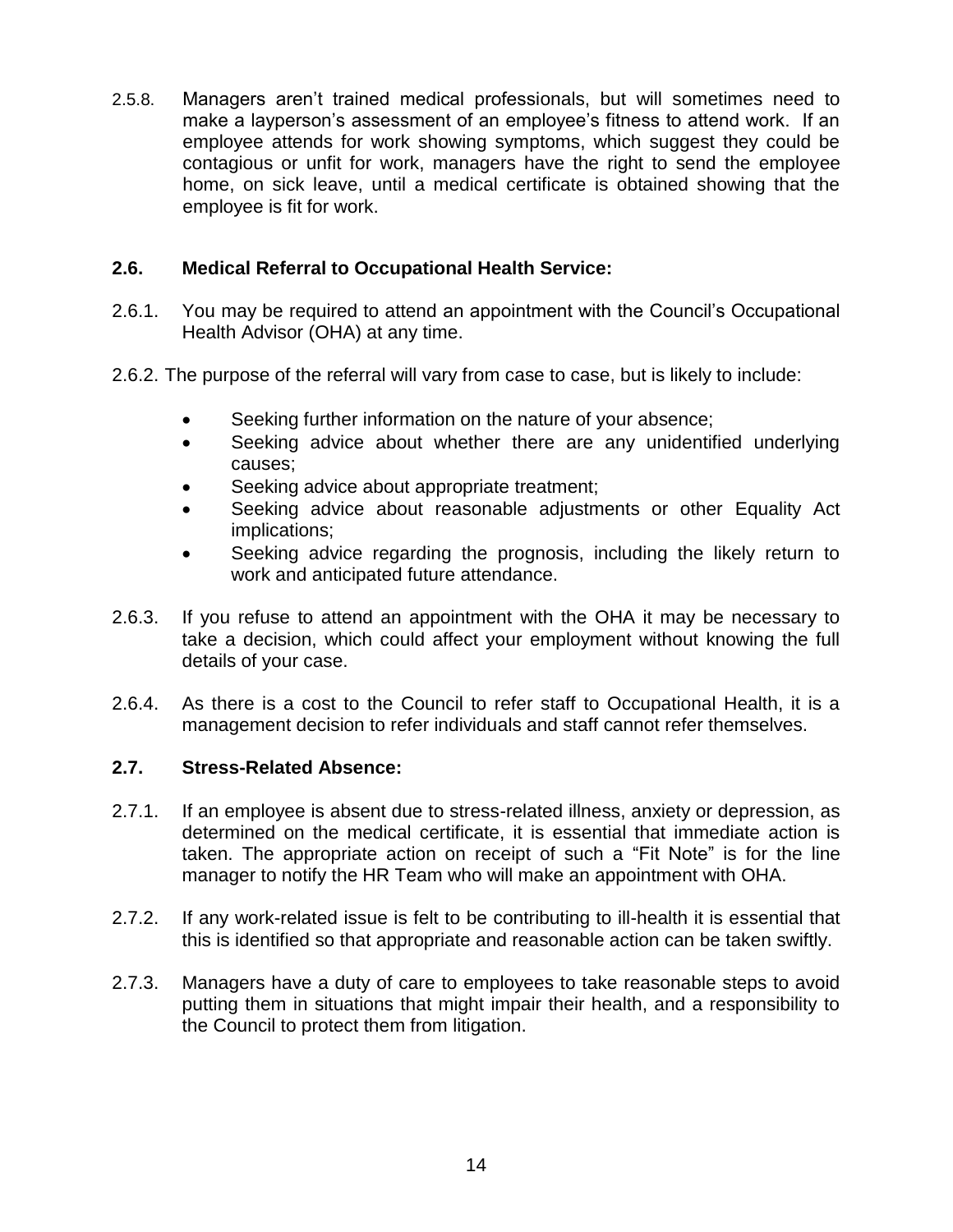### **INFORMAL MANAGEMENT ACTION**

### **2.8. Return to Work:**

- 2.8.1. It is the employee's responsibility to notify their manager of their intention to return to work. This should be done at the earliest opportunity. All certificated absence requires a Fit Note (Med 3) with a return to work date.
- 2.8.2. Return to work medical referrals can be carried out by the OHA at the request of their supervisor/line manager.
- 2.8.3. A return to work medical is appropriate where:
	- The employee has a recurring condition that is impacting on attendance at work;
	- There is concern about an employee's capability to do their job;
	- Where the manager and/or employee requires advice about the suitability of working arrangements; or
	- Where there is concern that work may be a causative factor in illness.
- 2.9. The decision to refer staff to OHA rests with line management in accordance with the rules set out in this document. In theses circumstances your HR Business Partner should be informed and consulted to advice you and ensure that the correct procedure is followed.

## **2.10. Return To Work Discussions (Informal):**

- 2.10.1. Following each absence from work due to sickness the employee must be interviewed by the supervisor/line manager.
- 2.10.2. These discussions are an essential part of the procedure, they do not need to be lengthy, but should be conducted fairly and consistently and follow a basic four-part structure. (See also Annex 1)

## **2.11. THE FORMAL PROCESS:**

- 2.11.1. Although there are some areas where dealing with frequent absence and longterm absence will be similar (and in some cases your concerns will be triggered by an individual whose absence from work falls into both categories) there are some significant differences.
- 2.11.2.
- 2.11.3. These processes aim to provide general guidance for managers, but because sickness absence rarely follows a predictable pattern managers need to exercise some discretion about the actual application of their approach. Similarly, managers may have concerns about the attendance of staff whose pattern of absence over a period of time, including both long and short-term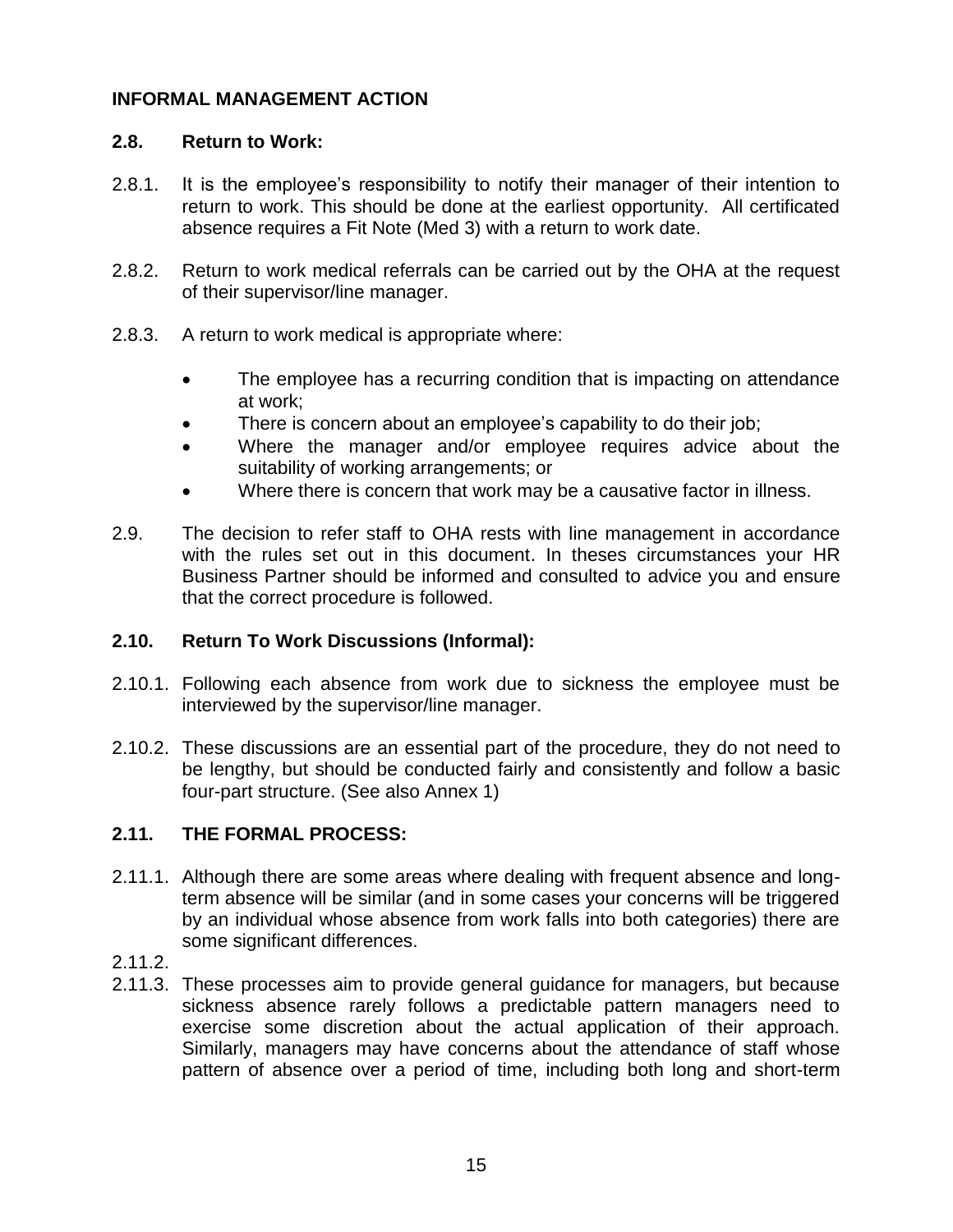spells. In these cases, the approach taken by a manager will normally follow a similar process to that used for dealing with frequent absence.

### **2.12. Exercising discretion in sickness absence cases**

- 2.12.1. Managers might find it appropriate to exercise discretion when dealing with medium to long spells of sickness, recognising the importance of treating staff fairly and consistently.
- 2.12.2. Disability related absences require reasonable adjustments and those may include higher trigger levels under the Bradford Index, etc. Contact your HR Business Partner for guidance.
- 2.12.3. Discretion may be exercised where a medium-long spell of sickness (say, two weeks to two months) pushes the Bradford Factor Index above the Council's trigger.
- 2.12.4. If previous attendance has been good consistently below\* the Council's short-term average – and the medical prognosis is positive, a formal warning may not be appropriate at this stage.
- 2.12.5. Managers should still meet with staff to discuss the absence history and possibly seek further medical advice, and staff should be clear that the absence is not being disregarded completely. However, formal action may not be appropriate where high absence is clearly an isolated incident.
- 2.12.6. Accidents at work will normally be disregarded for the purpose of considering formal action.
- 2.12.7. Pregnancy related sickness will be disregarded for the purpose of formal action, although if there is cause for concern about the employees attendance, a meeting may be held to discuss the absences and how attendance can be improved.

## **2.13. DEALING WITH FREQUENT ABSENCE:**

- 2.13.1. When an employee's level of short-term absence reaches the Council's trigger level or gives their manager some other cause for concern it is appropriate to organise a formal meeting.
- 2.13.2. A summary and flowchart of the process for dealing with long-term absence can be found on the knowledge.

#### 2.13.3. **Stage 1 - First formal meetings:**

The conduct of the formal meeting will follow similar lines as an informal return to work interview – fuller guidance can be found in appendix 1.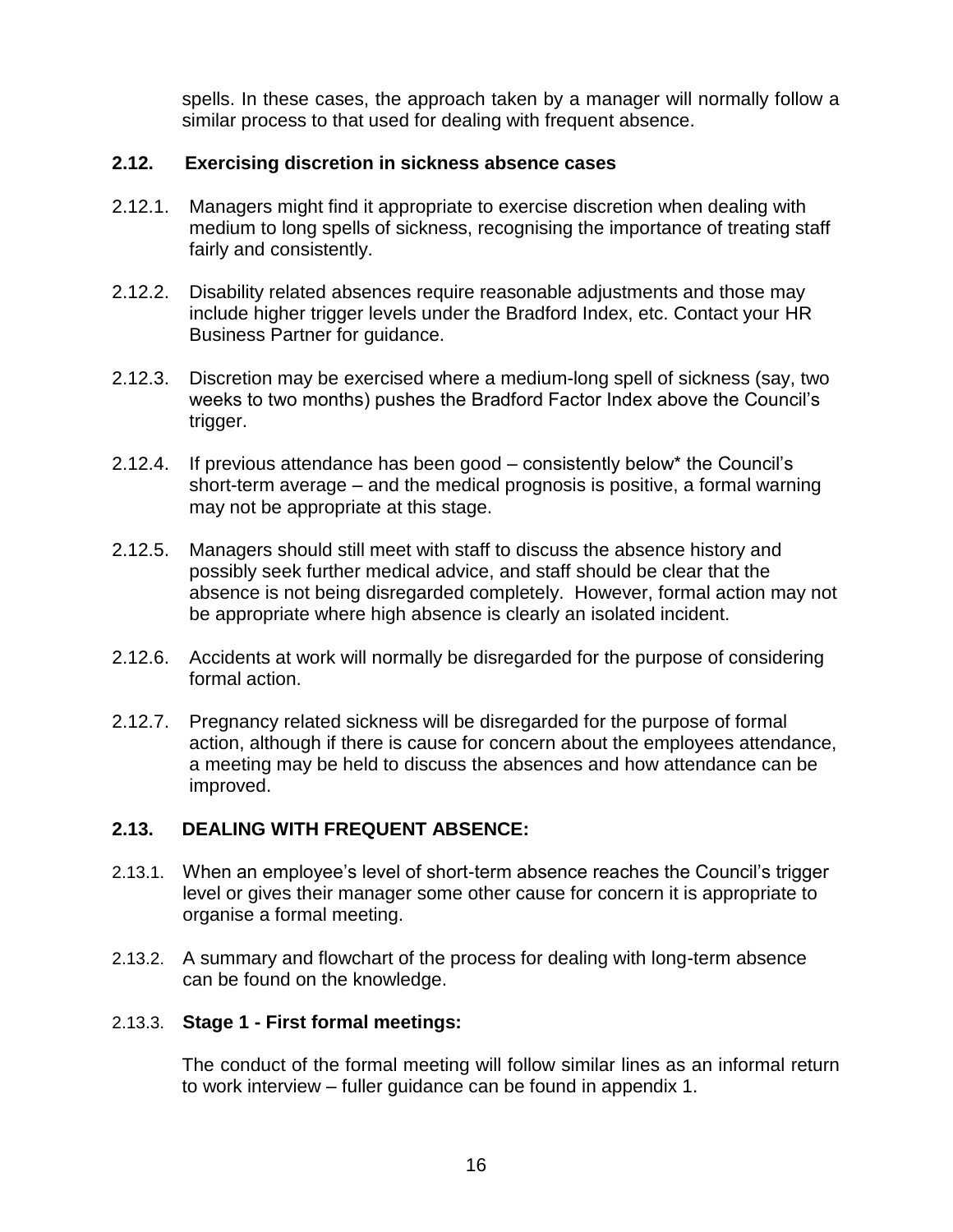The formal meeting is attended by up to four people:

- Relevant Manager or Supervisor;
- The Employee;
- HR representative;
- The Employee's Trade Union Representative or Work Colleague, if desired.
- 2.13.4. It may be helpful to suggest a referral to the Council's OHA, particularly if there is a possibility that there could be some underlying cause for much of the sickness absence. If so, you should adjourn the meeting until after the Advisor's report has been received.
- 2.13.5. At the end of a formal meeting it is normally appropriate to formally advise the employee that their employment could be at risk unless there is a significant and sustained improvement in their attendance, and how this would be assessed. This will be a formal warning remaining on file for a total of 12 months. For this reason it is particularly important that the employee is encouraged to seek medical help if they believe the situation may be ongoing. Generally however, several spells of sickness absence may be nothing more than coincidental, and it will often be the case that the situation will improve without medical intervention.
- 2.13.6. In either event, you should inform the employee that their attendance will be closely monitored over (normally) a six-month period and that a second formal meeting will be held either at the end of that period or sooner if there is continuing cause for concern.
- 2.13.7. The main points of the discussion should be confirmed in writing within 10 working days, and sent to the employee with a copy for their Personal File.
- 2.13.8. If the employee's attendance has significantly improved during the review period, this should be discussed with them. The employee should be advised that the Council would hope to see this improvement continue, and that if there is further cause for concern within the remaining six months of the warning, further action may be taken which may include moving to stage two of this procedure or an extension to the stage one warning period. After twelve months of satisfactory attendance, the first warning will be disregarded for the purposes of this procedure.
- 2.13.9. If attendance does not improve during this period action should be taken under the second stage of this procedure.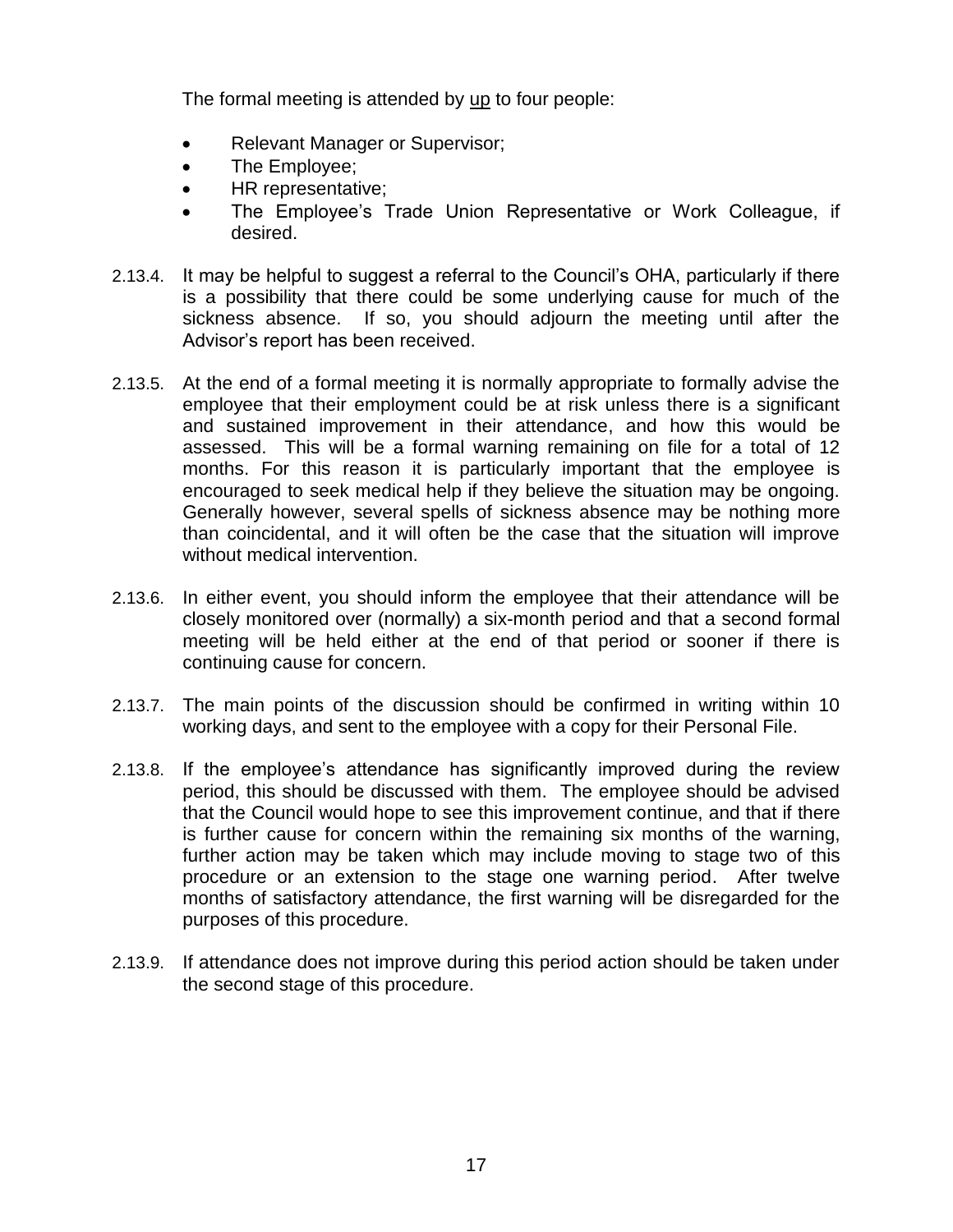## **2.14. Stage 2 - Second formal meetings:**

- 2.14.1. If there is no improvement in the attendance of the employee, a second formal meeting should be held and attended by:
	- The Senior Manager;
	- The Employee;
	- An advisor from the HR Team;
	- The Employee's Trade Union Representative or Work Colleague, if desired.
- 2.14.2. This constitutes the second stage of the procedure.
- 2.14.3. If the employee has not been referred to the OHA at an earlier stage of the procedure they may be referred at this stage, before the meeting is convened.
- 2.14.4. The structure of the second meeting should follow similar lines to the first (see Appendix 1). The main objective is to discover if there is anything that can be done to help the employee improve their attendance record.
- 2.14.5. At the end of the second meeting it is normally appropriate to formally advise the employee that their employment **will** be at risk unless there is a significant and sustained improvement in their attendance. This should be regarded as a final warning (remaining for 18 months). As before, the main points of the discussion should be confirmed in writing.
- 2.14.6. You should inform the employee that their attendance will be closely monitored over (normally) a six-month period, and that a third formal meeting will be held either at the end of that period or sooner if there is continuing cause for concern.
- 2.14.7. If the employee's attendance improves significantly during the review period this should be discussed with them. The employee should be advised that the Council would hope to see this improvement continue, and that if there is further cause for concern within the next twelve months action may be taken under stage three of this procedure. If attendance continues at an acceptable level for a total of eighteen months beyond the final warning, this warning will be disregarded for the purposes of this procedure.
- 2.14.8. However, if attendance gives further cause for concern during this period action should be taken under the third stage of this procedure.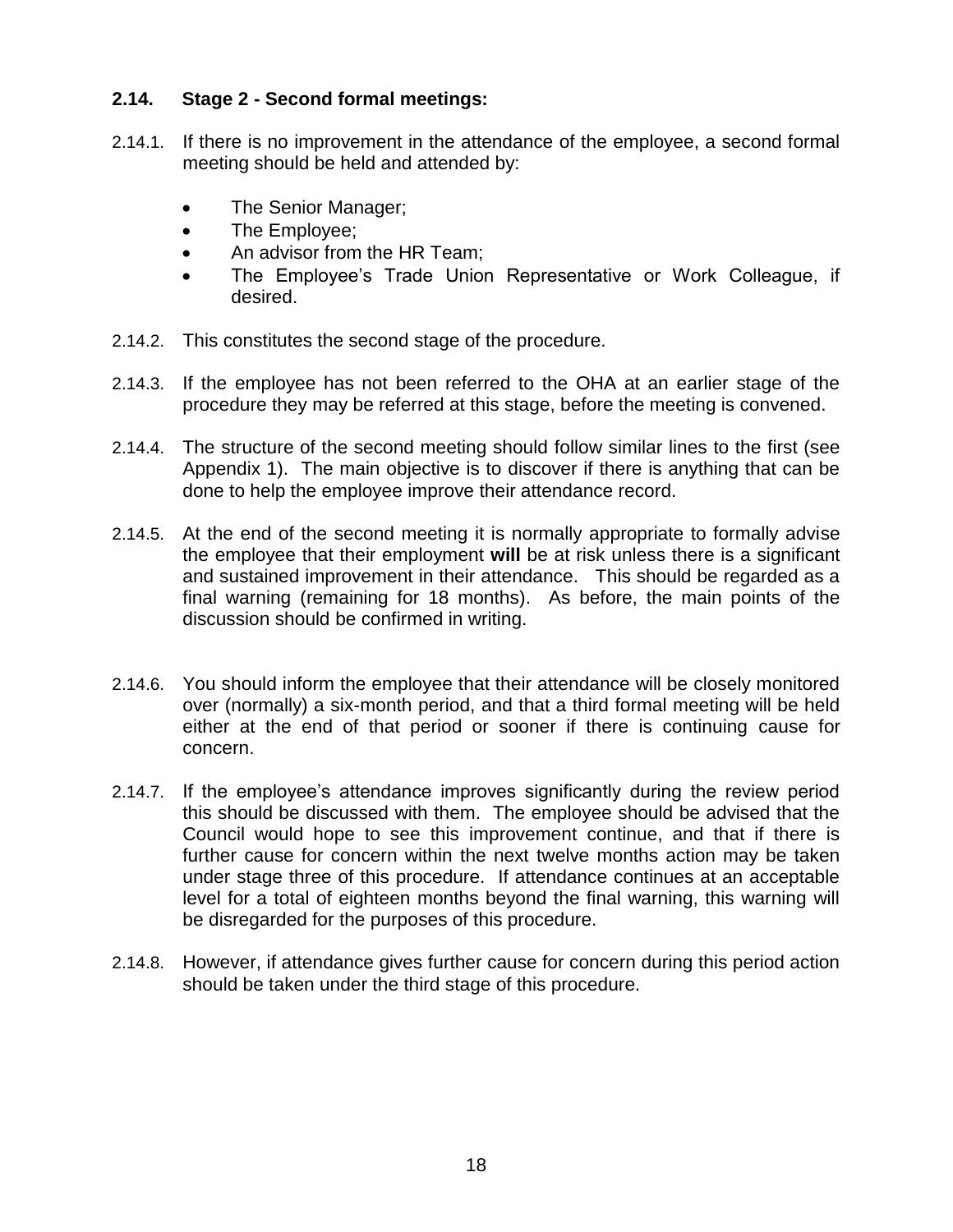## **2.15. Stage 3 - Formal hearing:**

- 2.15.1. If there is no significant and sustained improvement a formal hearing should be convened. The hearing should be chaired by a Senior Manager advised by a member of the HR Team.
- 2.15.2. The other individuals attending this meeting will again be the relevant Senior Manager or their deputy; an advisor from the HR Team; the employee, and their Trade Union Representative or Work Colleague.
- 2.15.3. The manager and his/her advisor will describe the employee's absence history and what action has been taken to date under this procedure, and recommend what action they believe is now appropriate. At this stage, this is likely to be dismissal.
- 2.15.4. The employee and their advisor will be able to present their own case, and challenge the manager in much the same way as a formal disciplinary hearing.

## **2.16. DEALING WITH LONG-TERM ABSENCE:**

- 2.16.1. Long-term absence is generally defined as single or related spells of absence totalling four weeks or longer.
- 2.16.2. Long-term absence causes similar problems to repeated short-term absence, particularly in terms of service provision, impact on colleagues and cost. However, it is usually easier to make arrangements to mitigate some of these effects and managers are advised to deal with long-term sickness absence consistently and fairly, balancing the needs of the service with the needs of the individual. Always seek advice from your HR Business Partner before taking action under this code.
- 2.16.3. A summary and flowchart of the process for dealing with long-term absence can be found on the knowledge.

#### 2.16.4. **Maintaining contact:**

During long-term absence, it will usually be appropriate to maintain contact with individuals – you should aim to keep staff up-to-date with staff briefings and vacancy details. The frequency of this contact will depend on the individual and the circumstances of the particular case. Ideally, managers should contact absent staff (or vice versa) at least once each month.

2.16.5. On a more formal basis, it may also be appropriate to meet absent staff to discuss their health and other relevant matters. The necessity of these meetings will be guided by OHA. The meeting can either be on Council premises, at the employee's home or at an agreed location. These meetings must be notified in advance and agreed with the employee.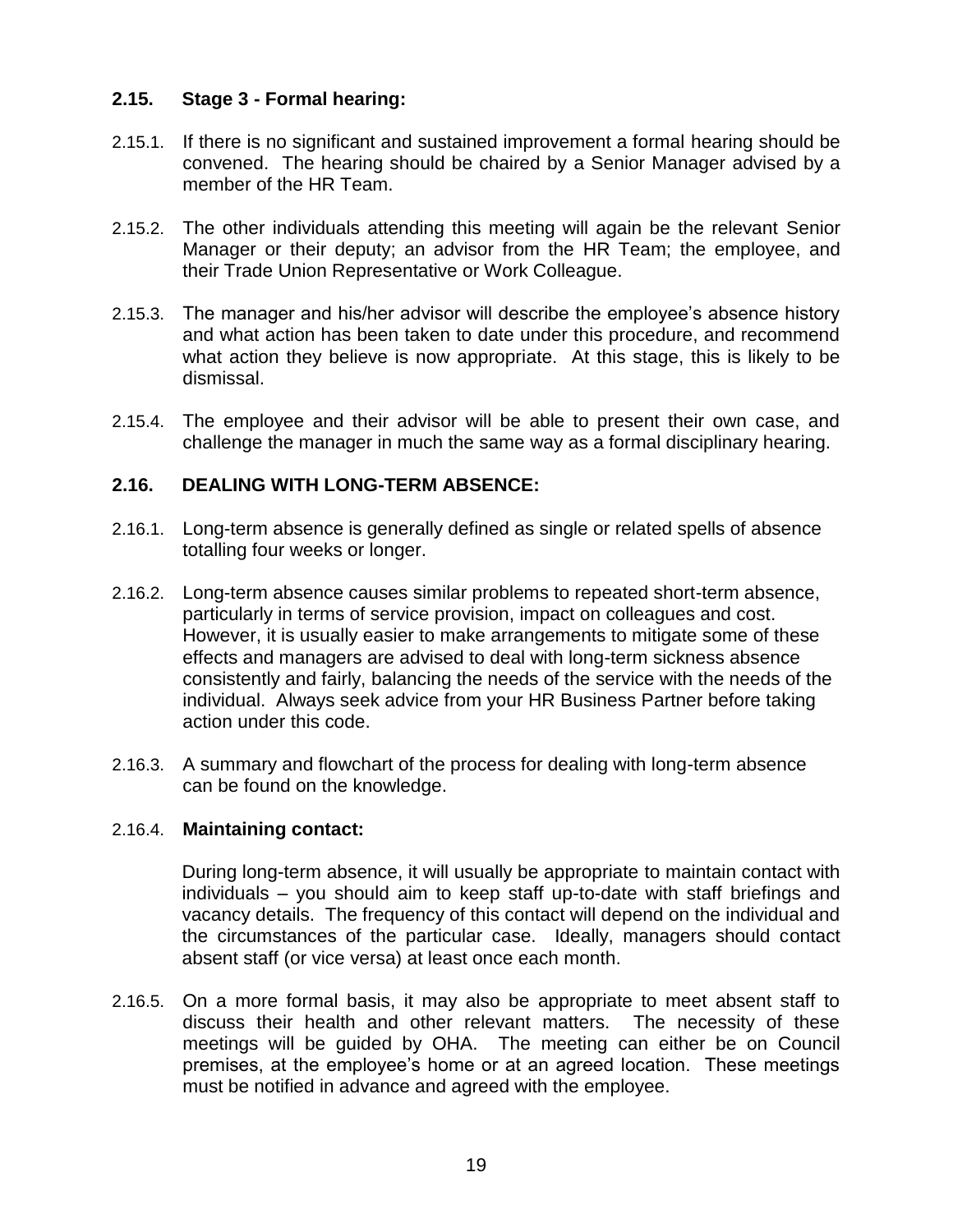#### 2.16.6. **Formal action:**

Initially, advice from the employee's GP (on the medical certificate) will give some guidance regarding the cause and likely duration of absence. Once the absence has exceeded four weeks, if the likely return to work date remains unclear it may be appropriate to refer the employee to the Council's Occupational Health Advisor (OHA).

- 2.16.7. At this stage, the key information likely to be required will include:
	- any further information about the GP's diagnosis;
	- advice about the likely duration of the absence;
	- advice on whether there are any workplace or Equality Act implications.
- 2.16.8. At this point it will normally be appropriate to meet formally with the employee to discuss their absence and the outcome of the OHA referral (if any) and consider any further action (stage one under long term absence procedure):
- 2.16.9. Where the OHA or other medical information advises that the employee will recover in the foreseeable and not-too-distant future, there is possibly no further action to take other than to monitor the situation and review if appropriate.
- 2.16.10. Where the OHA advises or other medical information indicates that the employee is likely to recover sufficiently to be able to return to work, but the anticipated date is unknown, the employee should be advised that although it isn't possible to hold their job open indefinitely, their case will be monitored and reviewed at an appropriate future date. (In rare cases, the OHA will advise at an early stage that there is no prospect of a return to work within the foreseeable future and it may be appropriate at that stage to consider dismissal.)
- 2.16.11. For guidance, it may be sensible to hold this review at least one month prior to the time the employee's entitlement to full pay expires. If the likely return to work date is no clearer at this second formal meeting (stage two of long term absence procedure), the employee should be reminded that their job cannot be held open indefinitely and a further appropriate review period set (normally, no longer than three months).
- 2.16.12. If the anticipated return to work date is still unknown after the second review period, it may be necessary to consider terminating their employment on the grounds of capability. For this to be considered, a stage 3 long term absence hearing will be convened.
- 2.16.13. Before any stage 3 hearing, Occupational Health advice must be sought.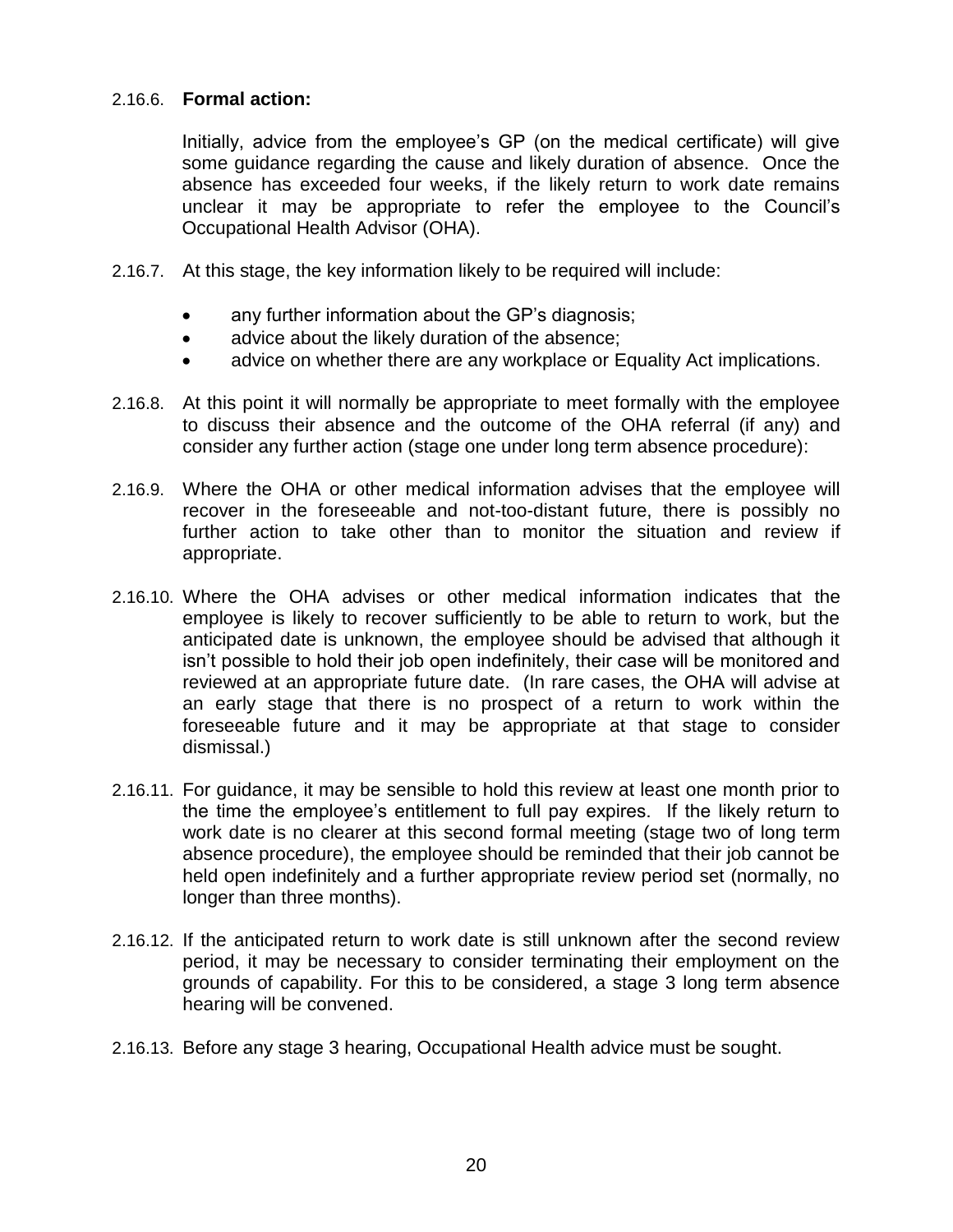- 2.16.14. Where the OHA advises that the employee is incapable of continuing his/her duties yet considered fit for other or light duties, redeployment and retraining must be considered in consultation with the HR Manager:
- 2.16.15. If the medical advice is that the person is defined as disabled under the definition under the Equality Act then the employer must make every effort to make reasonable adjustment to the work or workplace and to consider redeployment. These options should be considered in consultation with the OHA. To refuse to deploy into a suitable alternative vacancy (should one exist) is a matter which an Employment Tribunal would examine very carefully when considering the Council's "reasonableness" in a particular situation. It should be stressed that managers cannot be expected to "create" vacancies where one does not exist. Before any redeployment is formally offered the views of the OHA should be sought.
- 2.16.16. If after every effort has been made and reasonable adjustments or suitable alternative employment has not been found it may be necessary to consider dismissal on grounds of capability.

Consideration for ill health retirement assessment is ultimately at the discretion of the Council. This process requires two Council appointed independent occupational health professionals to agree. If the employee is a memb*e*r of the Local Government Pension Scheme details of the appropriate benefits should be obtained from the Pension Scheme Administrators and discussed with the employee. The Local Government Pension Scheme Regulations are complex and subject to change, so seek advice from HR on all cases involving these matters.

- 2.16.17. Staff do not have the right to remain in employment until the expiry of their entitlement to sick pay, and it may be appropriate and necessary to *r*each a dismissal decision before this time. In any case involving dismissing an employee, this would be discussed with them following an invite, in writing, to a meeting in advance – and they should be advised that they have the right of appeal in line with the Council's appeals procedure.
- 2.16.18. Although these meetings will essentially be of a formal nature, and an employee is entitled to be accompanied by a Trade Union representative or a colleague as a friend, the structure of the meeting will normally be less prescribed than for a formal meeting to consider short-term absence. However, as with short-term absence the manager will need to balance the desire to be sympathetic and supportive of the employee with the need to maintain their service and act with fairness and consistency.
- 2.16.19. It is important that individuals are dealt with openly, that discussions should include the individual, and that all information relating to entitlements and management action should be conveyed. It is only through open discussion and regular review of the position of individuals on long term sick leave that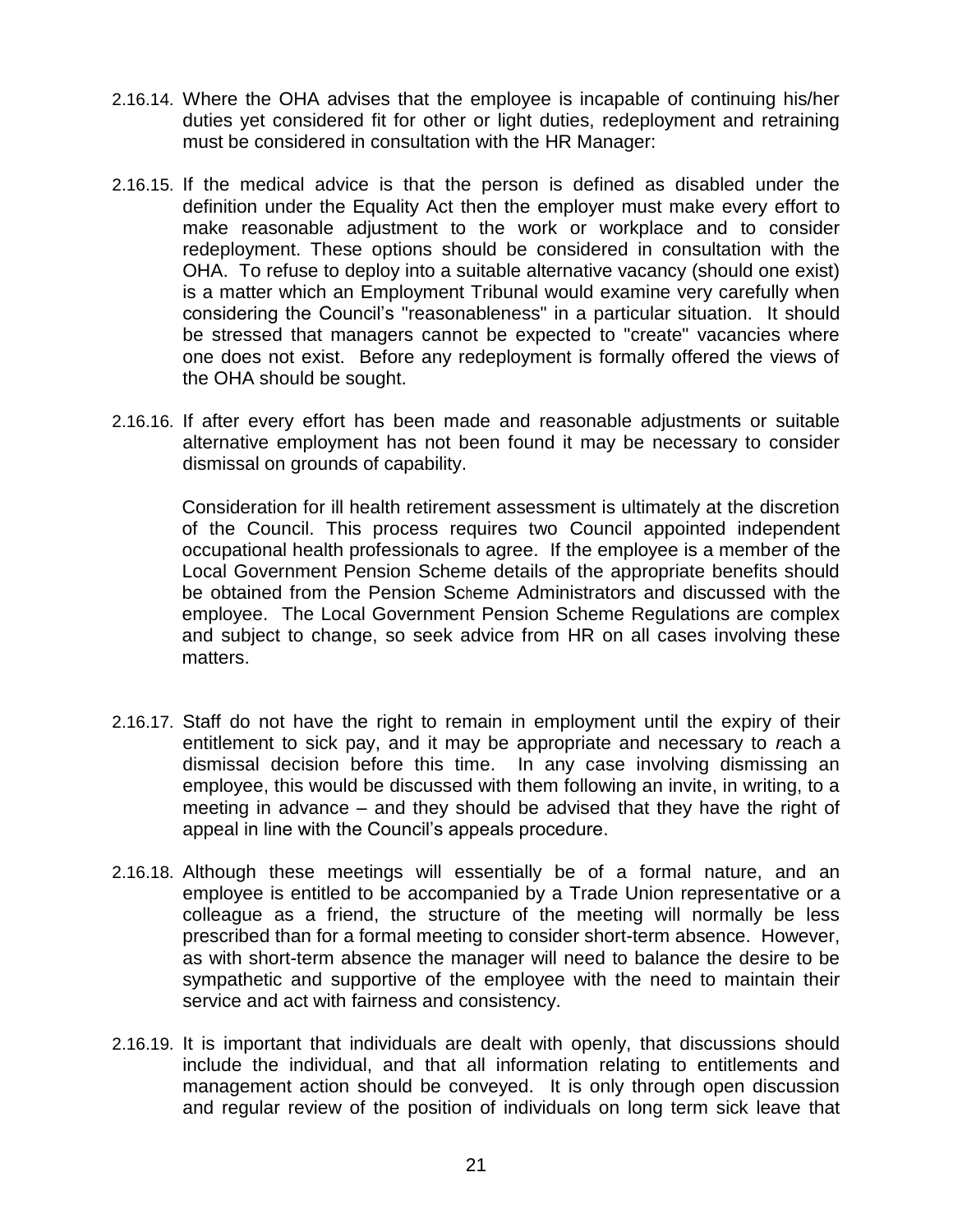managers can discharge their welfare responsibilities to individuals and their management responsibilities to the Council.

## **2.17. APPEALS**

2.17.1. An appeal right exists at all stages of the formal procedure, in line with the Council's Generic Appeals Policy. There will not be a delay in implementing management decisions pending the appeal, but they may be subsequently amended as a result of the appeal hearing.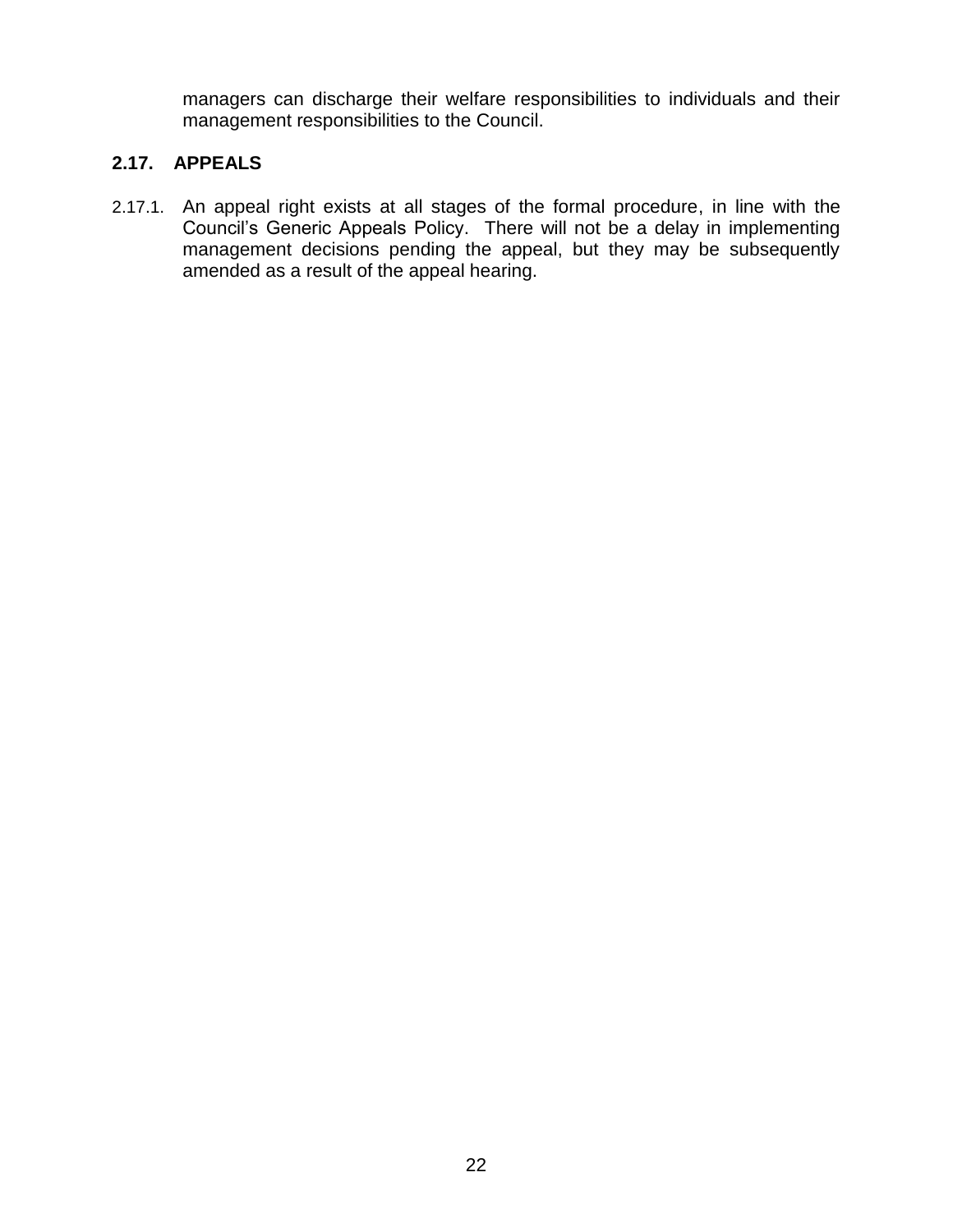## **Appendix 1**

## First formal meeting – stage one

## **PRIOR TO INTERVIEW**

The employee should be given at least 48 hours' notice, in writing, to attend this meeting.

The letter should contain copy of absence history & sickness absence procedure. Meeting room should be private.

A union representative or colleague can attend this meeting.

Arrange for a copy of the absence history to be available for interview.

## **SUGGESTED STAGES OF THE MEETING**

#### **1) Introduction:**

- Introduce all present (normally, the manager, HR Business Partner, the employee and their representative);
- Remind the employee that the meeting is taking place as part of the Council's Sickness Absence Procedure;
- Confirm that the employee has a copy of the Sickness Absence procedure and their sickness absence record;
- Ask the employee if they accept the record is accurate.

#### **2) Outline management concerns:**

- Explain that high levels of absence cause a number of problems in terms of cover, disruption, service provision, additional workload for colleagues and cost;
- Highlight to the employee that the reason for the absences are not in question but that the impact of their absence is;
- Invite them to comment on their recent sickness history.

#### **3) Give the employee the opportunity to respond**

- Explore the reasons for their absence consider if there might be any underlying cause – ask the employee whether their GP is aware of the situation.
- Ask if there is anything further the Council could do to assist them in with improving their attendance (often, the only person who can improve their attendance is the employee).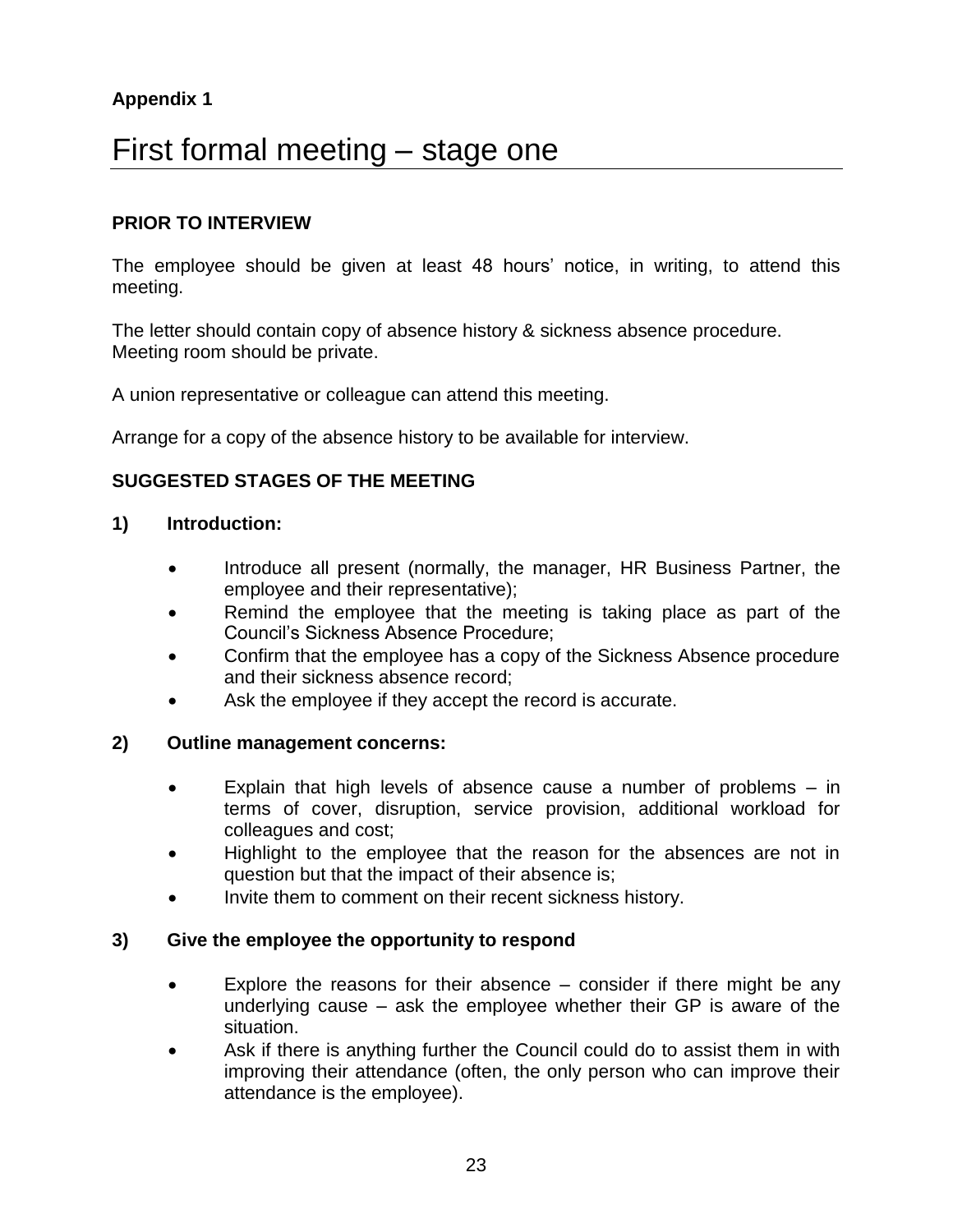Ask the employee if they feel they might benefit from a visit to the Council's medical advisor.

(Consider adjourning at this point to consider next steps)

## **4) Explain the next steps\*\***

- Repeat your concerns about the effect of sickness absence and the fact that the reasons for absence are not being challenged;
- Advise the employee that you are hoping to see a significant and sustained improvement (if pressed, explain that the Council would not expect to see their absence exceed the average number of days, excluding employees on long-term sick leave);
- Explain that if no such improvement is seen, their employment could be at risk;
- Explain that you will continue to carry out "the back to work interviews" and the HR Team will monitor absence figures as they do for all employees;
- Explain that you will arrange to meet again within the next six months (sooner if absence level continues) – and that if there is no significant improvement during that time it will be necessary to move to stage 2 of the Sickness Absence procedure;
- Invite the employee to make any further comments or observations;
- Our principal objective is to see the employee regularly at work; reiterate the fact that the Sickness Absence procedure is being used to assist the employee in improving their attendance - but if this is unsuccessful they are at risk of dismissal – it is important that both of you do whatever you can to improve the situation;
- Explain that you will confirm the outcome of the meeting in writing and that they have the right of appeal if they are unhappy with your decision. All appeals must be addressed to the Head of HR and Support Services, and outline the reasons for the appeal. Letters must reach the HR Team within 10 calendar days of receiving formal (i.e. written) notification of the decision
- \*\* Although cases are rarely, if ever, identical, experience suggests that the steps taken by managers when dealing with repeated short-term absence can, and generally should, be consistent. Occasionally, different or no further action will be necessary – and these cases should be discussed with the HR Business Partner while the meeting is adjourned.
- Note: Stage Two process is repeat of Stage One.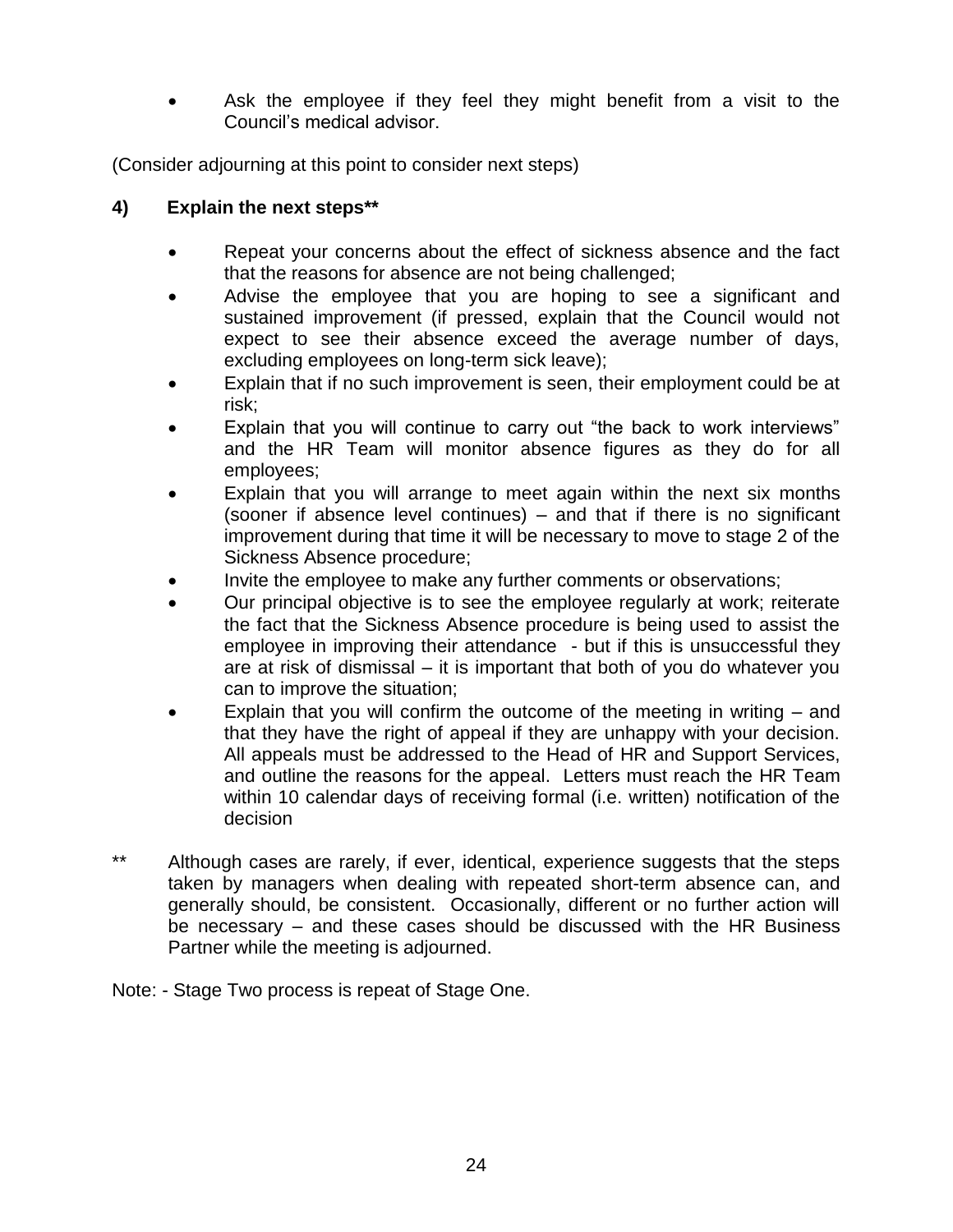## **Appendix 2**

## Sickness absence hearing – stage three

#### **PRIOR TO HEARING**

The employee should be given at least 48 hours notice, in writing, to attend this meeting.

The letter should contain copy of absence history & Sickness Absence procedure plus previous correspondence and any other evidence that will be referred to at the hearing.

Meeting room should be private.

A union representative or colleague can attend this meeting.

## **SUGGESTED STAGES OF THE MEETING**

- Chairman introduces all present and outlines the purpose of the meeting;
- Manager (and their advisor) present their case outlining the employee's sickness absence history and previous action taken;
- Employee (and their representative) to question the manager about the details of their case;
- Panel to question the manager about the details of their case;
- Employee to present their case;
- Manager (and their advisor) to question the employee about their statement;
- Panel to question the employee about their statement;
- Manager to summarise their position;
- **Employee to summarise their position;**
- Meeting adjourns while panel consider what action, if any, would be appropriate;
- Parties reconvene:
- Panel advises the employee of their decision, and advises the employee of their right of appeal (if appropriate).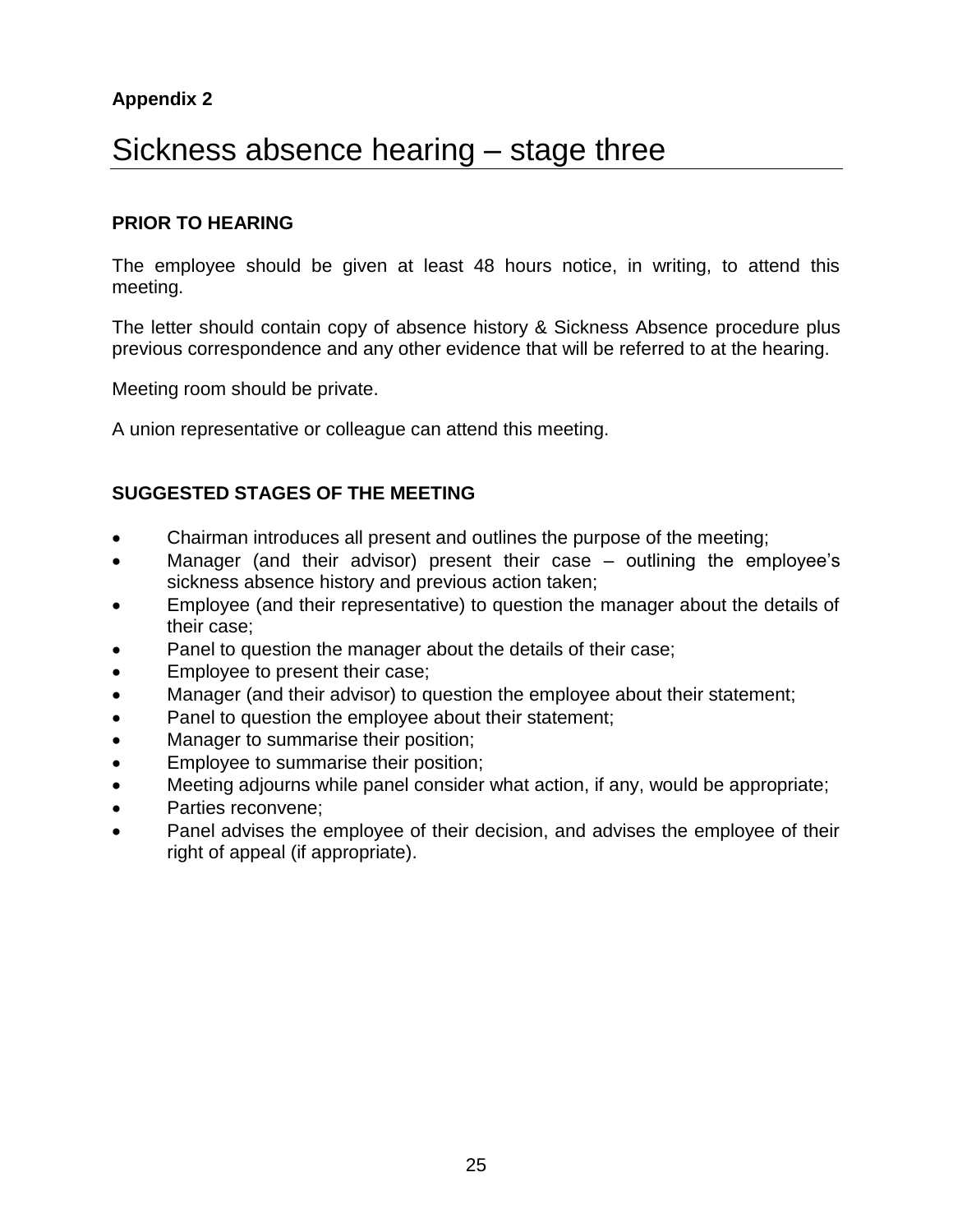## **Appendix 3**

# Return to Work Discussions (Informal)

Enquire about their general health. If a medical referral has not been made, you may need to make a layperson's assessment as to whether the person is fit for work. If you have any concerns about an employee's fitness for work following sickness absence you can require an appropriate medical certificate (see also 2.5.6).

When a staff member returns to work from a period of absence, you should explore the reason for absence. In the great majority of cases, you will not challenge the reasons given for the absence but it is important that you are aware of the situation. For all disability related absences discuss if there is a need for any reasonable adjustments under the Equality Act. Contact your HR Business Partner for guidance.

You need to satisfy yourself:

- that the employee is fit to resume work;
- whether the absence is work related;
- if preventative measure have been taken to ensure that it does not occur again;
- whether arrangements may be needed to facilitate return.

It is important that you demonstrate care and concern during this stage of the interview. This is best demonstrated by active listening. Listen carefully and fully to what the staff member has to say and respond appropriately.

The exact questions you might want to ask the employee will very much depend on the individual circumstances of each case, but, for example, you might want to ask:

- *How are you feeling?*
- *What do you think caused…?*
- *Did you visit your GP or pharmacist?*
- *Do you feel completely better?*
- *Do you need any help from us to get back up to speed?*

If an employee has had a period (or periods) of absence that are related to pregnancy, this should be discussed in detail with them to ensure that they are fit to fully carry out their role. You should also determine whether there are any adjustments that the Council can make to improve their attendance. If their pregnancy related absences have triggered the Bradford Index, this should also be discussed with them. Please speak to your HR Business Partner for further advice if required.

It may be appropriate to discuss certain details with appropriate senior managers and the HR Team. Otherwise, the information you obtain must be treated confidentially.